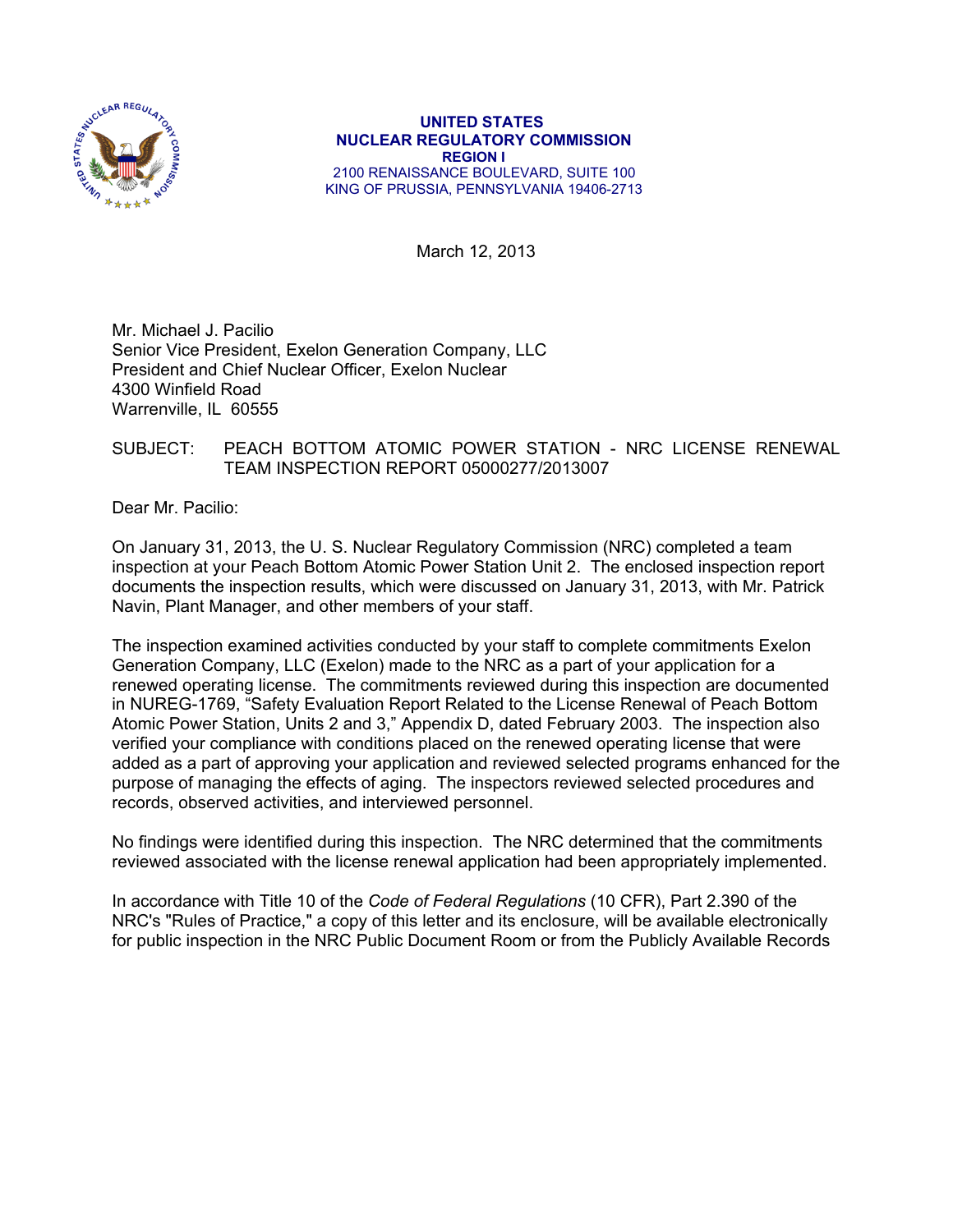(PARS) component of the NRC's Agencywide Documents Access and Management System (ADAMS). ADAMS is accessible from the NRC Website at http://www.nrc.gov/readingrm/adams.html (the Public Electronic Reading Room).

Sincerely,

 */RA/* 

James M. Trapp, Chief Engineering Branch 1 Division of Reactor Safety

Docket No.: 50-277

License No.: DPR-44

Enclosure: Inspection Report 05000277/2013007 w/Attachment: Supplementary Information

cc w/encl: Distribution via ListServ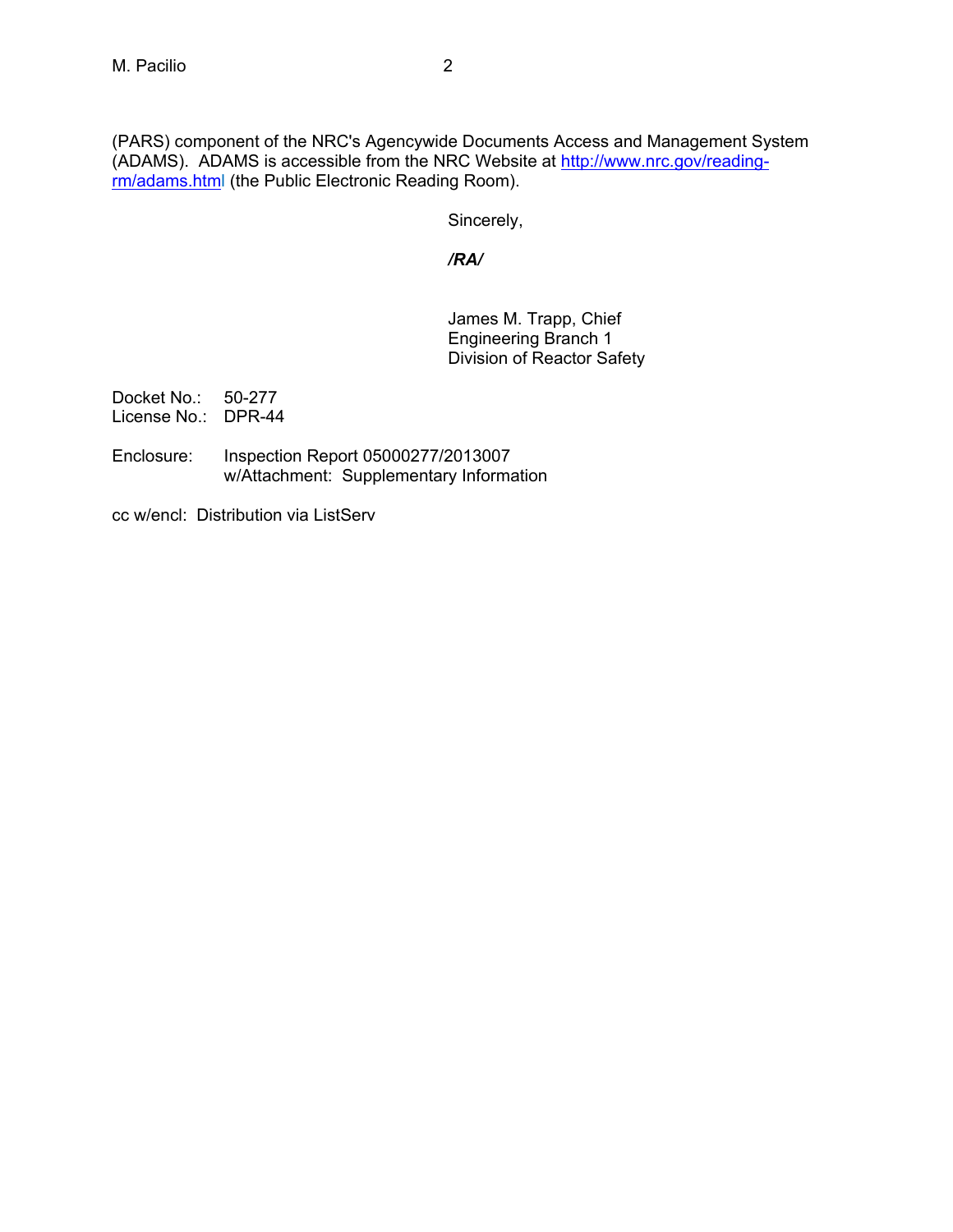Sincerely,

## */RA/*

James M. Trapp, Chief Engineering Branch 1 Division of Reactor Safety

Docket Nos.: 50-277, License Nos.: DPR-44

Enclosure: Inspection Report 05000277/2013007 w/Attachment: Supplementary Information

cc w/encl: Distribution via ListServ

| Distribution w/encl: (via email) |  |
|----------------------------------|--|
| W. Dean, RA                      |  |
| D. Lew, DRA                      |  |
| D. Roberts, DRP                  |  |
| M. Layton, DRP                   |  |
| C. Miller, DRS                   |  |
| J. Clifford, DRS                 |  |
| M. Gray, DRP                     |  |
| S. Barber, DRP                   |  |

J. Ayala, DRP A. Turilin, DRP S. Hansell, DRP, SRI A. Ziedonis, DRP, RI S. Schmitt, DRP, AA J. Cassidy, RI, OEDO RidsNrrPMPeachBottom Resource RidsNrrDorlLpl1-2 Resource ROPreports Resource

Document Name: G:\DRS\Engineering Branch 1\-- Modes\20130312-1 Peach Bottom LR Report.doc ADAMS Accession No.: ML13071A608

|               | <b>SUNSI Review</b> | <b>Non-Sensitive</b><br>Sensitive |               | <b>Publicly Available</b><br>Non-Publicly Available |
|---------------|---------------------|-----------------------------------|---------------|-----------------------------------------------------|
| <b>OFFICE</b> | RI/DRS              | RI/DRP                            | <b>RI/DRS</b> |                                                     |
| <b>NAME</b>   | MModes/imt for      | MGray/sb for                      | <b>JTrapp</b> |                                                     |
| <b>DATE</b>   | 03/12/2013          | 03/12/2013                        | 03/12/2013    |                                                     |

OFFICIAL RECORD COPY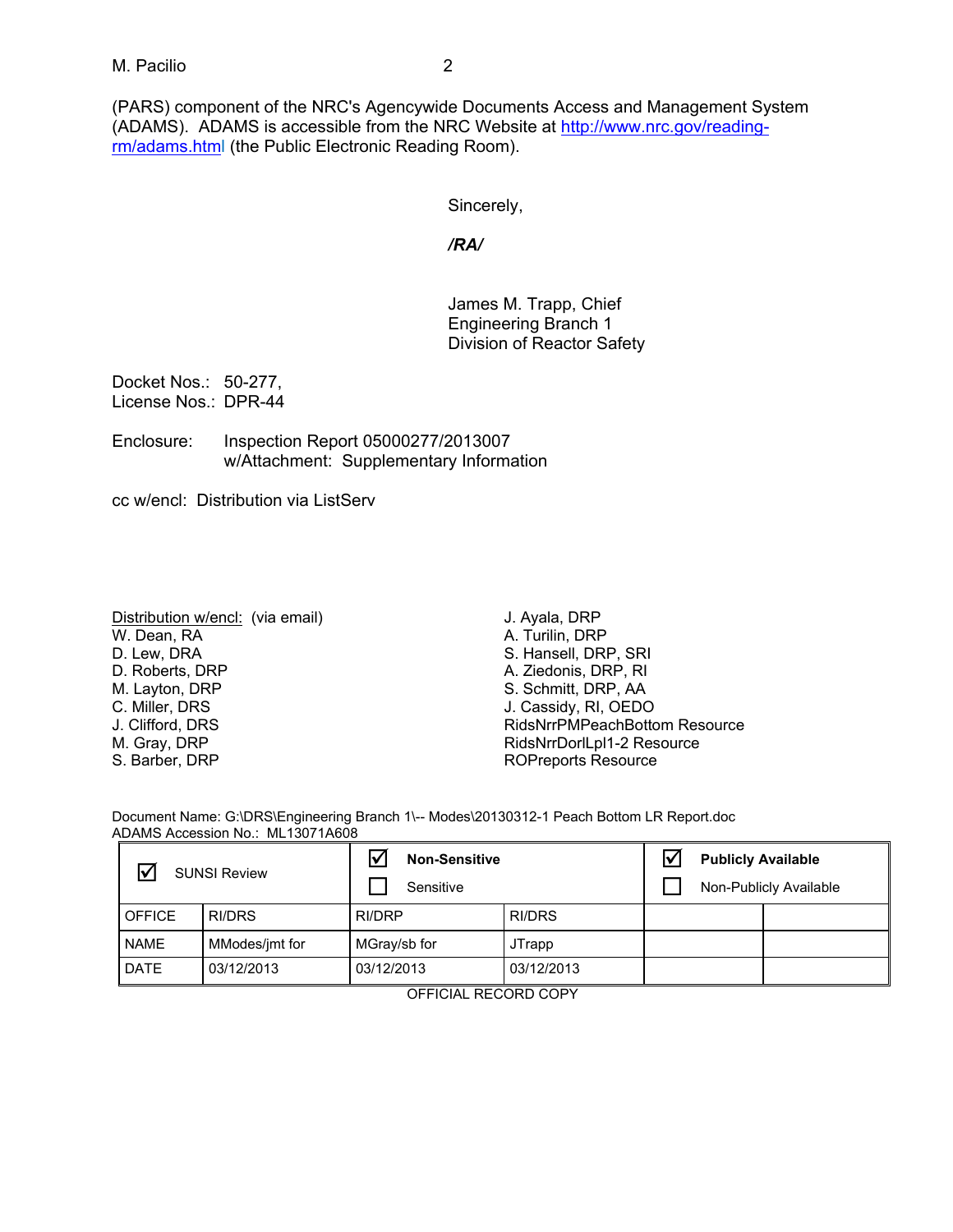# **U. S. NUCLEAR REGULATORY COMMISSION**

# REGION I

| Docket Nos.:  | 50-277                                                                                                                                                                                                                           |
|---------------|----------------------------------------------------------------------------------------------------------------------------------------------------------------------------------------------------------------------------------|
| License Nos.: | <b>DPR-44</b>                                                                                                                                                                                                                    |
| Report No.:   | 05000277/2013007                                                                                                                                                                                                                 |
| Licensee:     | Exelon Generation Company, LLC                                                                                                                                                                                                   |
| Facility:     | Peach Bottom Atomic Power Station Unit 2                                                                                                                                                                                         |
| Location:     | Delta, Pennsylvania                                                                                                                                                                                                              |
| Dates:        | January 14 - 31, 2013                                                                                                                                                                                                            |
| Inspectors:   | M. Modes, Team Lead, Senior Reactor Inspector<br>G. Meyers, Senior Reactor Inspector<br>H. Gray, Senior Reactor Inspector<br>J. Lilliendahl, Reactor Inspector<br>T. OHara, Reactor Inspector<br>S. Chaudhary, Reactor Inspector |
| Approved by:  | James M. Trapp, Chief<br><b>Engineering Branch 1</b><br>Division of Reactor Safety                                                                                                                                               |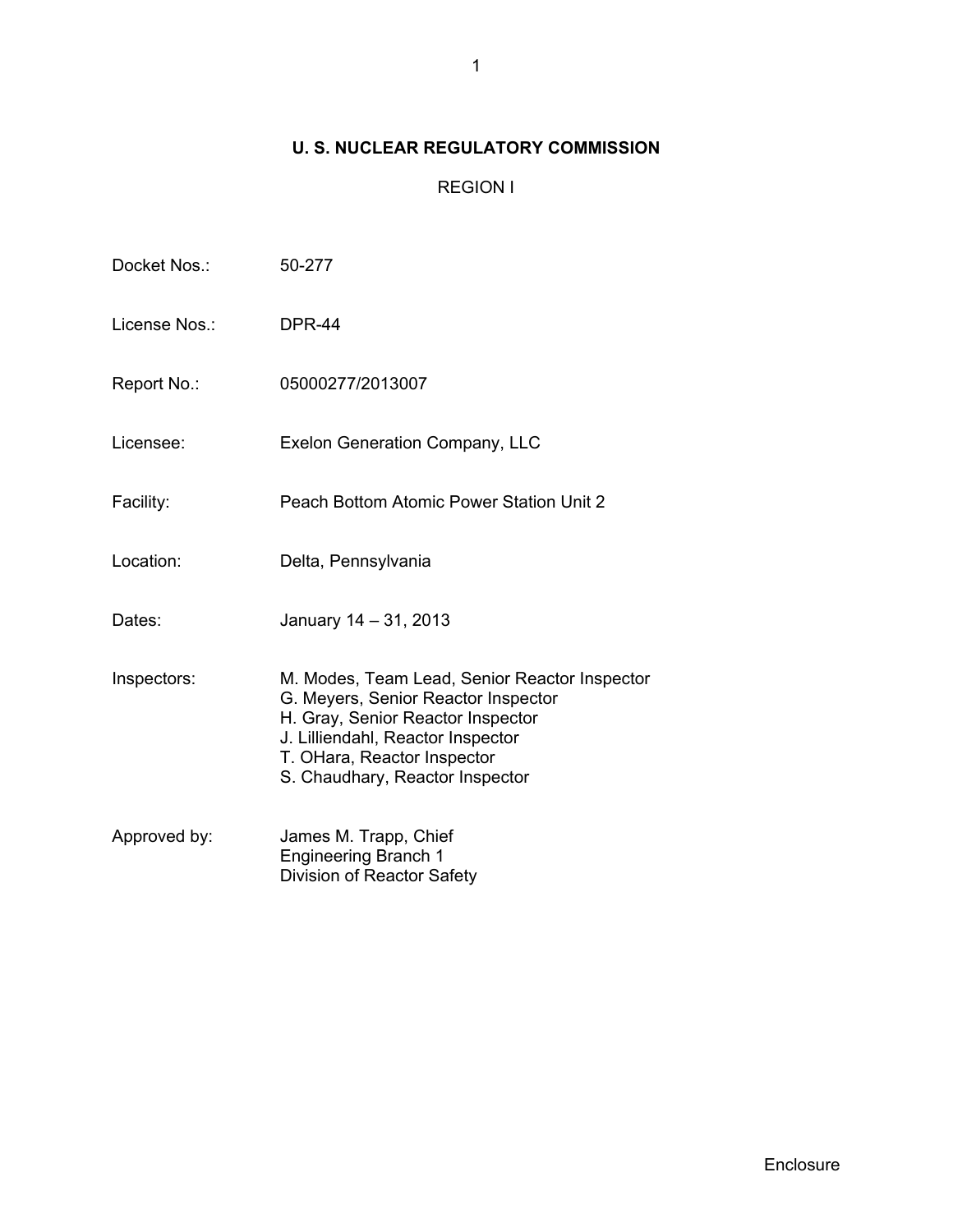## **SUMMARY OF FINDINGS**

IR 05000277/2013007; 01/14/2013-01/31/2013; Peach Bottom Atomic Power Station (PBAPS), Unit 2; License Renewal Team Inspection

The report covers an announced two week inspection, using the guidance provided in NRC Inspection Procedure 71003, "Post-Approval Site Inspection for License Renewal" of activities conducted by Exelon Generation Company, LLC to complete commitments made to the NRC as a part of the Peach Bottom Atomic Power Station, Unit 2, application for a renewed operating license. The commitments reviewed during this inspection are documented in NUREG-1769, "Safety Evaluation Report Related to the License Renewal of Peach Bottom Atomic Power Station, Units 2 and 3," Appendix D, dated February 2003. The inspection also verified compliance with certain conditions placed on the renewed operating license that were added as a part of approving the application for a renewed operating license and reviewed enhancements made to selected aging programs.

## **Cornerstones: Initiating Events, Mitigating Systems, and Barrier Integrity**

No findings were identified. The NRC determined that the commitments reviewed associated with the license renewal application had been appropriately implemented.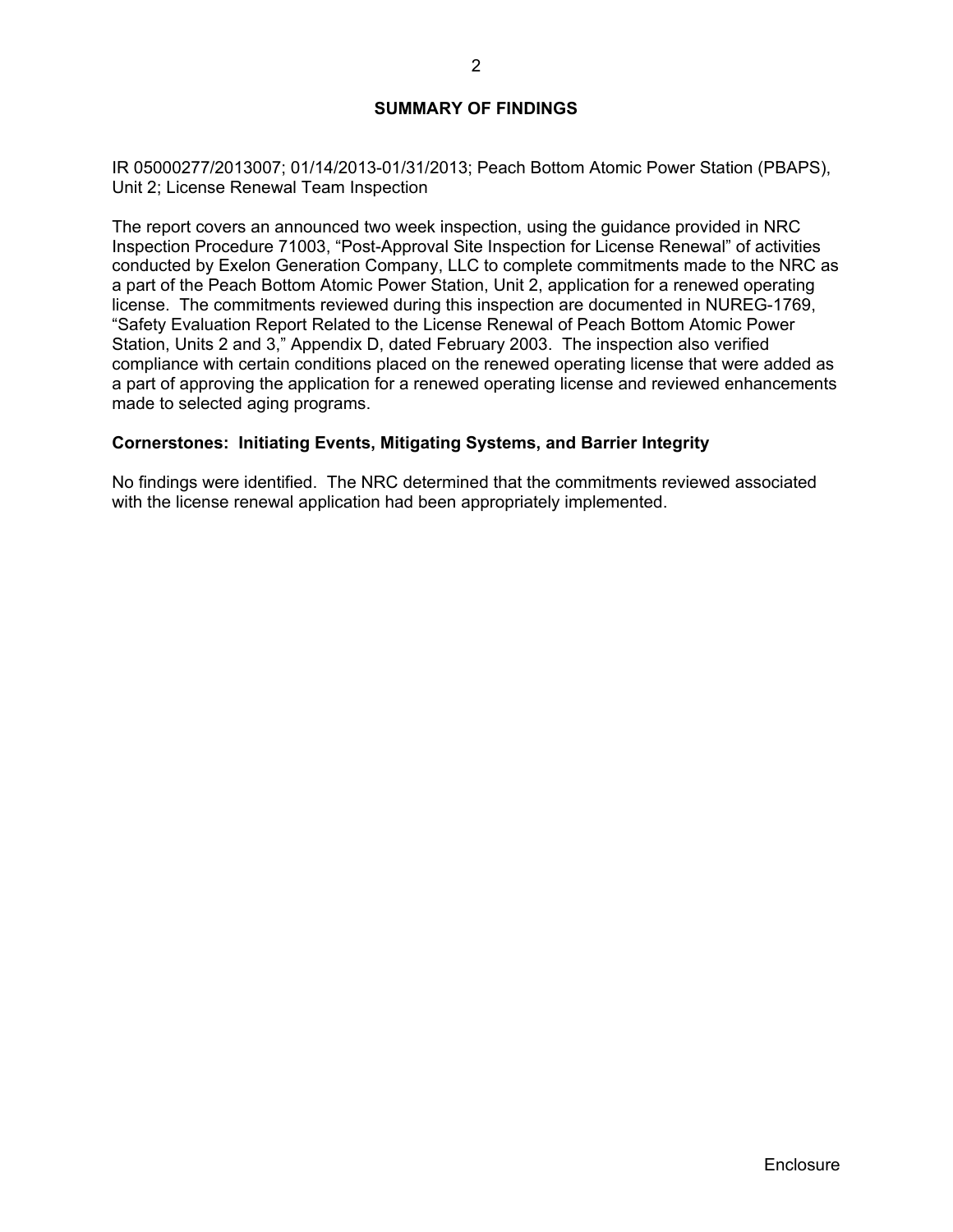## **REPORT DETAILS**

## 4. **OTHER ACTIVITIES**

## 4OA5 Post-Approval Site Inspection for License Renewal (IP 71003)

#### .1 Sample Selection Process

The reviewed commitments, license conditions, and enhanced aging management programs, were selected based on several attributes including: risk significance using the NRC Risk-Informed Inspection Notebook for Peach Bottom Atomic Power Station Unit 2 and 3, Revision 2.1a, the results of previous license renewal audits and inspections of aging management programs; the complexity in implementing a commitment; and the extent to which the baseline inspection programs will inspect attributes of the commitment, license condition or aging management program. Consideration is given to the amount of time since the renewed license was granted and beginning of the period of extended operation.

The commitments reviewed by this inspection are recorded in NUREG-1769, "Safety Evaluation Report Related to the License Renewal of Peach Bottom Atomic Power Station, Units 2 and 3," Appendix D, dated February 2003. For each commitment the inspectors reviewed supporting documents including completed surveillances, conducted interviews, performed visual inspection of structures and components and observed selected activities described below to verify the licensee completed the necessary actions to comply with the license conditions or commitments.

The inspectors selectively verified the licensee implemented the aging management programs, included in the staff's license renewal safety evaluation report, in accordance with Title 10 of the *Code of Federal Regulations* (10 CFR) Part 54, "Requirements for the Renewal of Operating Licenses for Nuclear Power Plants." The inspectors verified a selected sample of licensee corrective actions that were the result of license renewal activities.

During this inspection the inspectors verified that changes, if any, to these commitments were identified and properly reviewed and approved. Because no changes were made prior to the beginning of this inspection, the inspectors reviewed the procedures developed by the licensee to insure that commitment revision followed the guidance in NEI 99-04, "Guidelines for Managing NRC Commitment Changes," for the license renewal commitment change process, including the elimination of commitments, and would properly evaluate, report, and approve where necessary, changes to license renewal commitments listed in the Updated Final Safety Analysis Report in accordance with 10 CFR 50.59. The inspectors also reviewed the licensee's commitment tracking program to evaluate its effectiveness.

On a sampling basis, the inspectors verified that Exelon had completed the necessary actions to comply with the license conditions that are a part of the renewed operating license, and had implemented the aging management programs included in the NRC staff's license renewal safety evaluation report. The following commitments, license conditions, and enhanced programs were reviewed: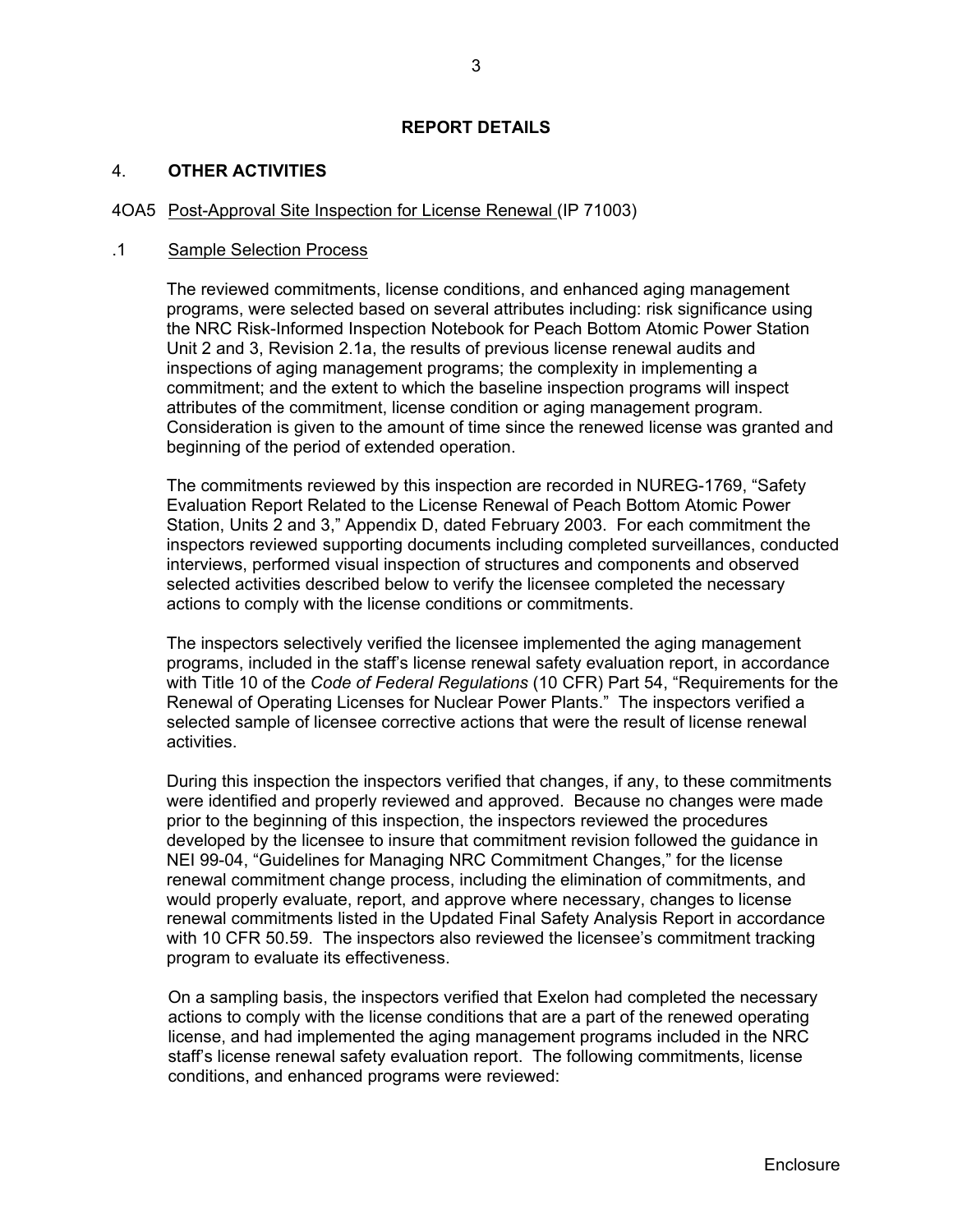## .2 Results of Reviews

.2.1 Commitment 1 - Evaluate any age related degradation found during recirculation system inservice inspections for applicability to the non safety-related portions of the recirculation system that was included in the scope of license renewal for non safetyrelated/safety-related.

## a. Scope of Inspection

 The Peach Bottom Atomic Power Station inservice inspection program, as augmented, addresses the requirements of NRC Generic Letter 88-01, "NRC Position on IGSCC in Austenitic Stainless Steel Piping," for the aging management of pressure retaining piping and components within the scope of license renewal. The augmented program is credited with monitoring the aging of the non safety-related components of the reactor recirculation system. The augmented inservice inspection program includes periodic inspections and tests that manage aging effects not managed by other aging management programs. The aging effects managed are loss of material, cracking monitoring, verification of chemistry effectiveness and monitoring for loss of fracture toughness. This program is routinely reviewed, and sample tests are observed, as part of the NRC baseline inspection program inservice inspection procedure (71111.08B). Members of this NRC inspection team had verified this commitment was completed during the review of the inservice testing program during previous outages, while fulfilling the requirements of the inservice testing baseline procedure.

b. Findings and Observations

No findings were identified.

- 2.2 Commitment 2 Notify the NRC whether Integrated Surveillance Program per Boiling Water Reactor Vessel Internal Program (BWRVIP) 78 or plant specific program will be implemented.
	- a. Scope of Inspection

 In the applicant's response (Exelon letter to the NRC, dated May 6, 2002) to the NRC's Request for Additional Information 3.1-15, Exelon committed to implement the provisions of the Integrated Surveillance Program described in BWRVIP-78 and BWRVIP-86. Exelon stated that if the NRC did not approve the described Integrated Surveillance Program, then Exelon would develop a Peach Bottom Atomic Power Station specific reactor pressure vessel surveillance program for the period of extended operation.

Subsequent to the review and comment by the NRC of BWRVIP-78 and BWRVIP-86, these programs were modified to address NRC concerns and the revised documents were combined into BWRVIP-86-A and submitted to the NRC for approval. The NRC identified that BWRVIP-86-A did not contain all the elements of an aging management as described in the standard review plan for renewal. The Boiling Water Reactor Vessels Internal Project withdrew BWRVIP-86-A and the necessary provisions of an aging management program were included in a newly designated procedure BWRVIP-116. The NRC reviewed and approved BWRVIP-116.

 All the acceptable provisions of an Integrated Surveillance Program, embodied in the various submissions, were incorporated into BWRVIP-86, Revision 1, which was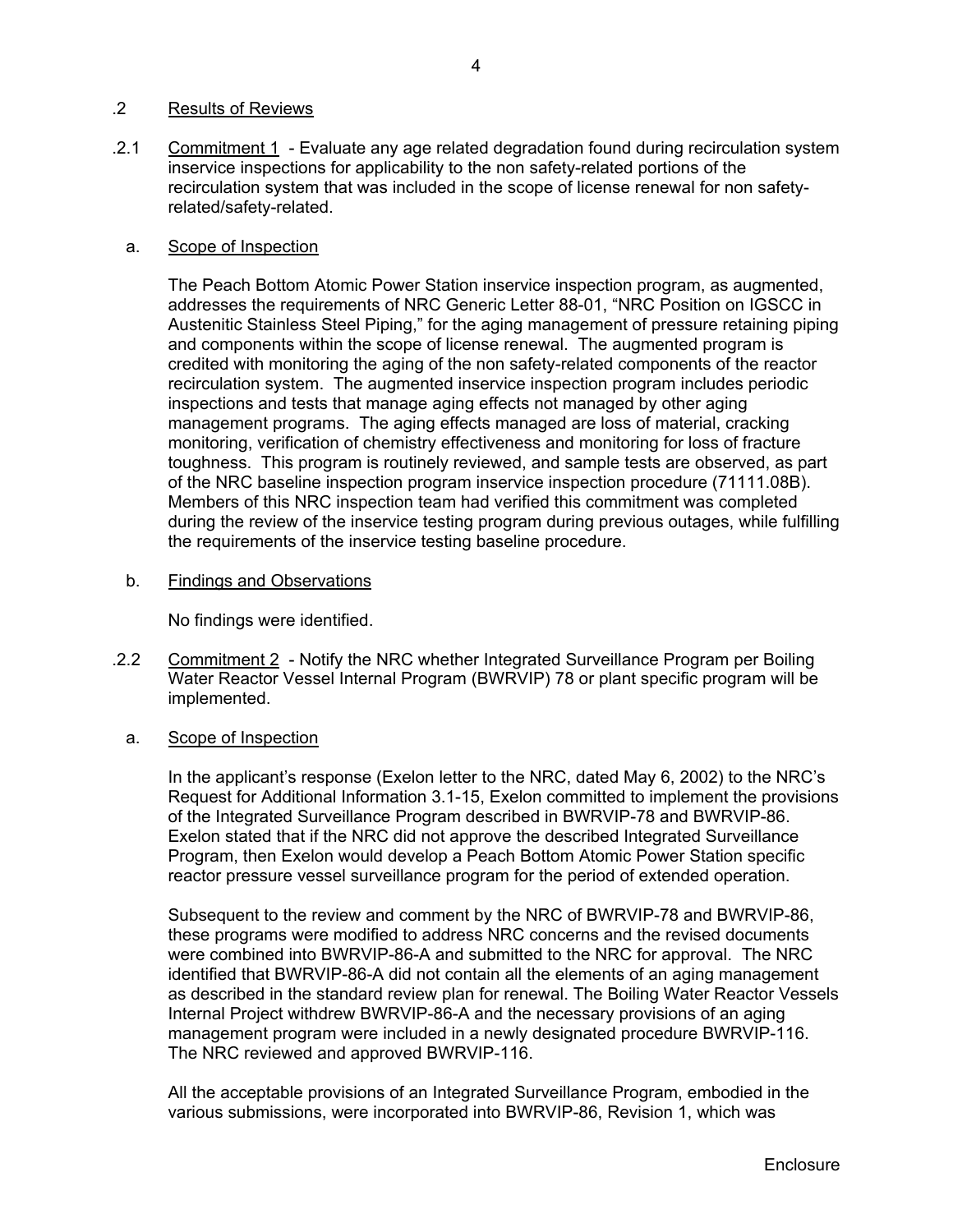approved by the NRC. The inspectors noted that Exelon had incorporated BWRVIP- 86, Revision 1, guidance into site specific implementing procedures (ER-PB-331-1001 and ER-AB-331-103). The inspectors verified the implementing procedures incorporated BWRVIP-86, Revision 1 elements.

b. Findings and Observations

No findings were identified.

.2.3 Commitment 3 - Perform inspection of carbon steel component supports (other than American Society of Mechanical Engineers (ASME) Class 1, 2, 3, and ASME Class MC component supports).

Commitment 4 - Perform inspection of station blackout (SBO) structural components.

a. Scope of Inspection

 For commitments 3 and 4, the inspectors noted the inspection of carbon steel component supports, other than those controlled by the provisions of the ASME Boiler and Pressure Vessel Code, are performed in accordance with the Maintenance Rule Structural Monitoring Program. The inspection of SBO structural components is also performed at under the provisions of the Maintenance Rule Structural Monitoring Program. The inspectors reviewed the Maintenance Rule Structural Monitoring Program procedure EB-PB-450-1006, and implementing work orders AR A1227299-73/ER-PB-450-1006. The inspectors inspected the SBO structure, and toured the facility to observe the application of the Maintenance Rule Structural Monitoring Program to carbon steel component supports.

b. Findings and Observations

No findings were identified.

- .2.4 Commitment 5 Perform periodic reviews of calibration test results of electrical cables used in local power range monitors and wide range neutron monitors instrumentation circuits to identify potential existence of aging degradation.
	- a. Scope of Inspection

The inspectors reviewed the license renewal application, safety evaluation report, the licensee implementation plan, and the associated revised procedures. The inspectors discussed this commitment with applicable plant staff and license renewal personnel. The inspectors verified that the surveillance procedures had been updated to include the new commitment, and the initial tests had been successfully completed.

b. Findings and Observations

No findings were identified.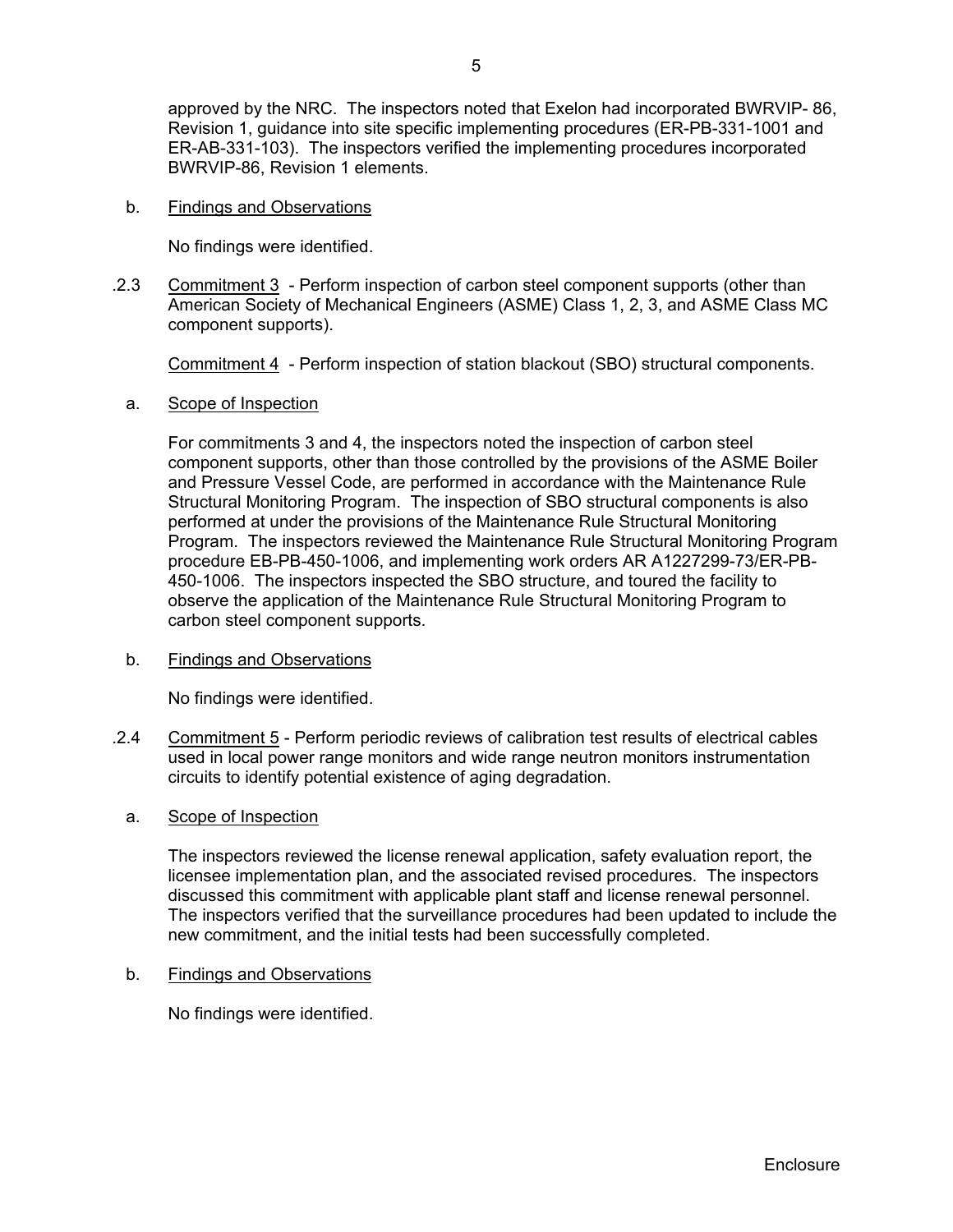- .2.5 Commitment 6 Perform inspection of outer sluice gates in the circulating water pump structure.
	- a. Scope of Inspection

 This commitment was reviewed as part of the NRC Inspection Procedure 71003, Phase I, inspection performed during the week of September 20-27, 2012. The results of this inspection are documented in Section 4OA5 of NRC Integrated Inspection Report 05000277&278/2012005.

- .2.6 Commitment 7 Perform inspection of hazard barrier doors in a sheltered environment for loss of material.
	- a. Scope of Inspection

 Peach Bottom Atomic Power Station's door inspection program provides for condition monitoring of watertight doors and their gaskets in outdoor and sheltered environments. The activities are implemented through the following surveillance procedures:

 ST-M-037-350-2, "Safety Related Fire Barrier Door Inspection" RT-M-045-900-2, "Unit 2 And Common Door Inspections" RT-M-045-990-2, "Water Tight Diesel Equipment Access Door Survey" RT-M-045-980-2, "Water Tight Door Survey"

 The inspectors reviewed the surveillance changes and noted door inspections provide for condition monitoring of hazard barrier doors in an outdoor and in sheltered environments.

 The inspectors reviewed recurring task work order R0877480 implementing PM378122, "Door; D31,D25,T01 & T02; Inspect for Corrosion", last updated April 20, 2012, which performed the required inspection. The inspectors noted that Work Orders R1169165, and R1170987 were appropriately rescheduled to perform the inspections prior to the period of extended operation in order to complete this commitment.

b. Findings and Observations

No findings were identified.

- .2.7 Commitment 8 Perform inspection of reactor pressure vessel (RPV) top guide.
	- a. Scope of Inspection

 This commitment was reviewed as part of the NRC Inspection Procedure 71003, Phase I, inspection performed during the week of September 20-27, 2012. The results of this inspection are documented in Section 4OA5 of NRC Integrated Inspection Report 05000277&278/2012005.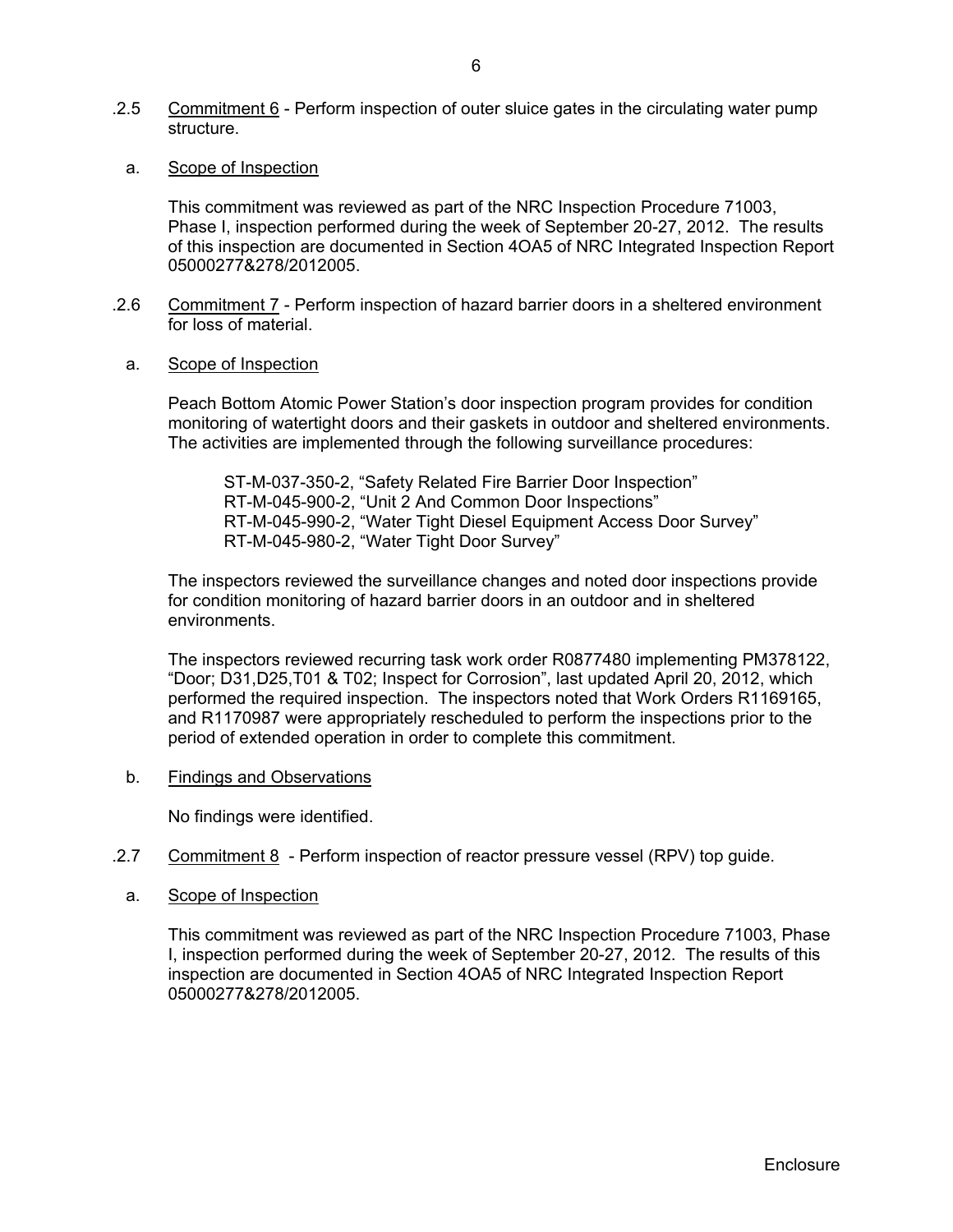.2.8 Commitment 9 - Perform ultrasonic testing to detect wall thinning at susceptible locations in the emergency service water system stagnant piping in emergency core cooling system rooms.

## a. Scope of Inspection

The ultrasonic testing is performed to periodically measure the wall thickness of emergency service water system piping in areas where flow does not regularly occur (stagnant parts of the systems). The inspectors reviewed the licensee implementation plan and results binder, and discussed this commitment with applicable plant staff and license renewal personnel. The licensee had selected three locations in Unit 2 and three locations in Unit 3, and measured wall thicknesses using ultrasonic testing beginning in 2005. The inspectors reviewed a summary of the inspection results and the nine ultrasonic testing inspection reports. The results supported continuation of the ultrasonic testing at the planned five-year frequency.

 The inspectors noted that the Final Safety Analysis Report had been updated to include the ultrasonic test inspections; however, the inspectors identified that the description contained editorial errors. The licensee issued corrective action AR 01226799 to correct the error.

b. Findings and Observations

No findings were identified.

- .2.9 Commitment 10 Perform one-time inspection of a cast iron fire protection component for selective leaching.
	- a. Scope of Inspection

The objective of the inspection was to assess whether selective leaching exists at Peach Bottom Atomic Power Station. Selective leaching is the chemically facilitated diffusion of carbon atoms from gray cast iron (graphitization). The migration of carbon, from within the gray cast iron matrix, results in a porous and weakened metal structure. The inspectors reviewed the licensee implementation plan and results binder, and discussed this commitment with applicable plant staff and license renewal personnel. The inspectors reviewed the reports of two destructive metallographic evaluations and the corrective action documents related to follow up on the evaluations.

Exelon selected two fire protection system valves, previously removed from service, as vulnerable targets for leaching and performed metallographic evaluations of the valve body materials. The evaluation reports concluded that both valves showed evidence of selective leaching. Under Condition Report 01257959 the licensee evaluated the structural effects of the selective leaching (general depths of .100-inches to .200-inches with a maximum depth of .330-inches) and determined the structural integrity of the valves, with wall thicknesses of approximately an inch, was not compromised. The licensee established ongoing aging management of the selective leaching by means of continued destructive evaluations of fire protection system valves removed from service. Of an original population of approximately 70 valves, half have been replaced. The inspectors reviewed the condition report, Fire System Selective Leaching Plan, draft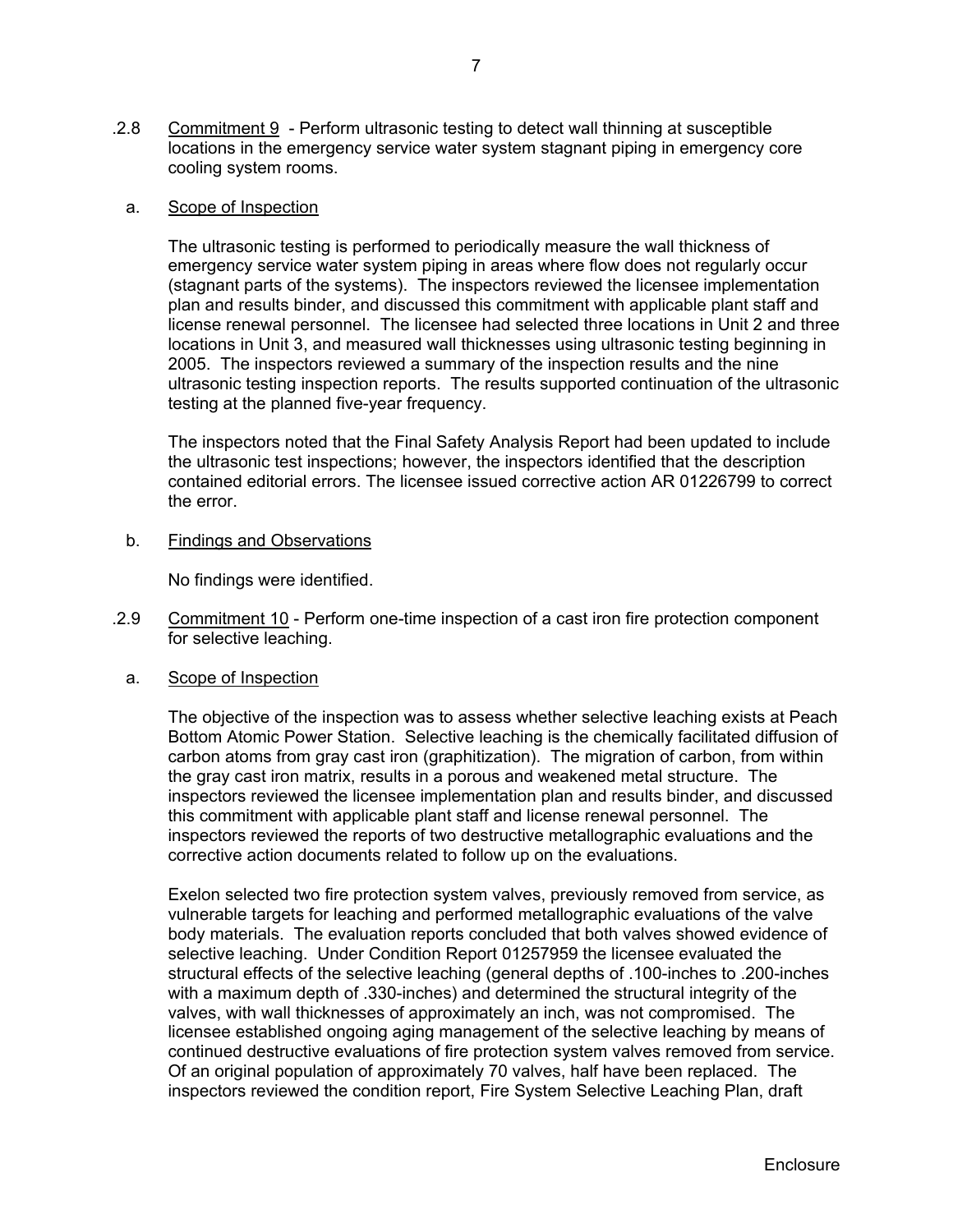b. Findings and Observations

No findings were identified

- .2.10 Commitment 11 Perform functional testing of sprinkler heads.
	- a. Scope of Inspection

The inspectors reviewed the license renewal application, safety evaluation report, the licensee implementation plan, and the associated work request. The inspectors discussed this commitment with applicable plant staff and license renewal personnel. The inspectors noted the open work request A1329928 evaluation 42 had established that the earliest possible required test date for the sprinkler heads would be in 2018. The inspectors discussed the ongoing planning for the required testing with the Fire Protection System Manager and confirmed that the work was being tracked in the work order system and that there was adequate time for implementing the sprinkler testing prior to 2018. The inspectors observed the general condition of a sample of fire protection sprinkler heads in the plant, and found the conditions to be acceptable.

 The inspectors noted that the pending evaluation described the initial testing for the sprinkler heads, but did not specifically mention the subsequent testing which is required every ten years after the initial test. Exelon addressed this concern by revising the evaluation to add an action to ensure that subsequent testing will be scheduled.

b. Findings and Observations

No findings were identified.

- .2.11 Commitment 12 Perform inspection of electrical conduits in outdoor environment.
	- a. Scope of Inspection

The inspectors reviewed the license renewal application, Safety Evaluation Report, the licensee implementation plan, and the associated completed work order. The inspectors discussed this commitment with applicable plant staff and license renewal personnel. The inspectors reviewed the completed work order which demonstrated that the conduits were inspected.

b. Findings and Observations

No findings were identified.

- .2.12 Commitment 13 Perform inspection for Susquehanna Substation wooden pole.
	- a. Scope of Inspection

The inspectors reviewed the license renewal application, safety evaluation report, the licensee implementation plan, and the associated completed work order. The inspectors discussed this commitment with applicable plant staff and license renewal personnel.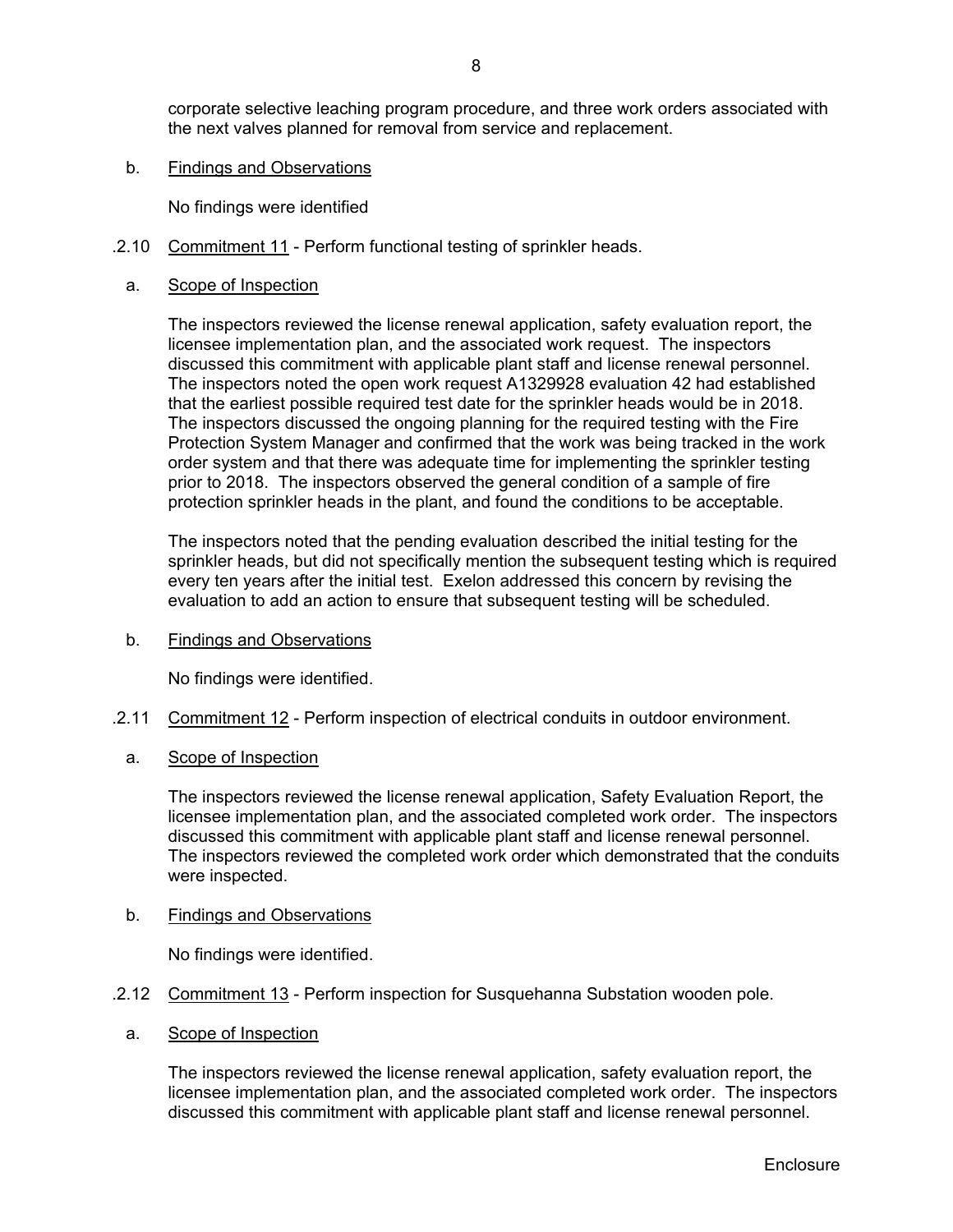The inspectors reviewed the completed work order and the utility pole inspection report to verify that the inspection was performed in accordance with Exelon's technical specification. The inspectors walked down the utility pole to observe the physical conditions and evidence of proper fumigant injection. The inspectors found the conditions to be acceptable.

b. Findings and Observations

No findings were identified.

- .2.13 Commitment 14 Perform one-time inspection of wall thickness of selected torus piping.
	- a. Scope of Inspection

 The inspector reviewed the work orders which measured the wall thickness of selected torus piping. The results of these measurements indicated that the measured piping segments had wall thickness greater than the minimum required for operation. The inspectors reviewed the work order, dated September 23, 2010, for Unit 2 refueling outage 18 (2RFO18) and data sheets for ultrasonic examination of torus main steam safety relief valve tailpipes, high pressure coolant injection and reactor core isolation cooling system piping in the region of three inches above and below the normal torus waterline to determine that the minimum wall thickness requirements were met. The inspectors review included a comparison of the thickness measurements to the thickness requirements and the applicable ultrasonic test procedure, ER-AA-335-004 and discussed this commitment with applicable plant staff and license renewal personnel. The inspectors noted this item was completed with a determination of no component degradation.

b. Findings and Observations

No findings were identified.

- .2.14 Commitment 15 Perform inspection of polyvinyl chloride insulated fire safe shutdown cables in drywell.
	- a. Scope of Inspection

The inspectors reviewed the license renewal application, safety evaluation report, the licensee implementation plan, and the associated completed work order. The inspectors discussed this commitment with applicable plant staff and license renewal personnel. The inspectors verified that the required inspections have been completed.

The inspectors reviewed NRC Inspection Reports 05000277&278/2002010 and 05000277&278/2002012 and noted that the previous NRC inspections of this program identified concerns about the quality of training for the personnel performing the cable insulation inspections. The resolution was to revise the work orders to include the statement, "The individual performing this inspection must be task qualified per the applicable Exelon training requirements." Based on the low difficulty of performing the inspections and based on the lack of any specialized qualifications available through Exelon or through industry standards, Exelon concluded that the standard electrical maintenance qualifications were adequate for performing the visual inspection of the polyvinyl chloride elastomer insulated fire safe shutdown cables. Based on this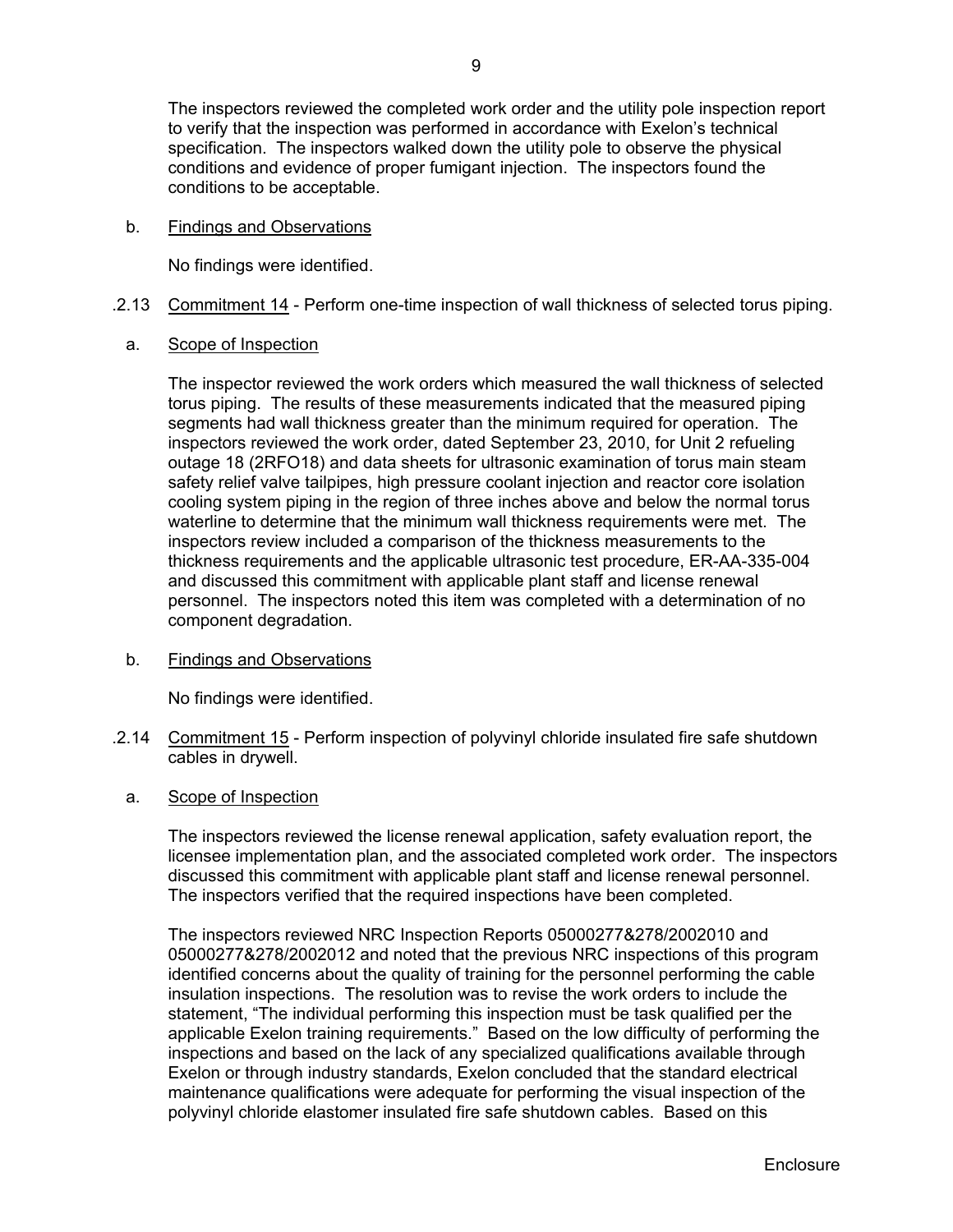corrective action, it did not appear that Exelon had appropriately enhanced the training and qualification of the cable inspection staff.

In response, Exelon documented the issue in a corrective action, reviewed the qualifications of the cable inspectors, and revised the future work orders to require specific training that includes pictures or examples of age degraded cable insulation. Exelon determined that the two personnel who performed the cable inspections each had thirty years of nuclear electrical maintenance experience. Based on their experience, Exelon determined that there was reasonable assurance that the inspections were adequately performed. The inspectors determined that Exelon's conclusion was appropriate and that the revisions to the work orders provided reasonable assurance that future cable inspections would be performed by adequately trained personnel.

b. Findings and Observations

No findings were identified.

- .2.15 Commitment 16 Implement inspection program for non-environmentally qualified accessible cables and connections, including fuse blocks.
	- a. Scope of Inspection

The inspectors reviewed the license renewal application, Safety Evaluation Report, the licensee implementation plan, and the associated work orders. The inspectors discussed this commitment with applicable plant staff and license renewal personnel. The inspectors verified that the required inspections have been complete at Unit 2 and that an open work order exists for the pending inspection at Unit 3. The inspectors performed a walk down of Unit 2 to verify Exelon's conclusions and to independently assess the condition of the cables and connections. The inspectors noted that Exelon's documented walk down was thorough and the inspectors did not identify any new concerns.

b. Findings and Observations

No findings were identified.

.2.16 Commitment 17 - Perform one-time piping inspection activities for standby liquid control system, auxiliary steam system, plant equipment and floor drain system, service water system, radiation monitoring system.

 Commitment 18 - Implement a one-time inspection of susceptible locations for loss of material in fuel pool cooling system to verify effectiveness of fuel pool chemistry activities.

 Commitment 19 - Perform one time inspection of carbon steel piping for loss of material in reactor pressure vessel instrumentation and reactor recirculation system.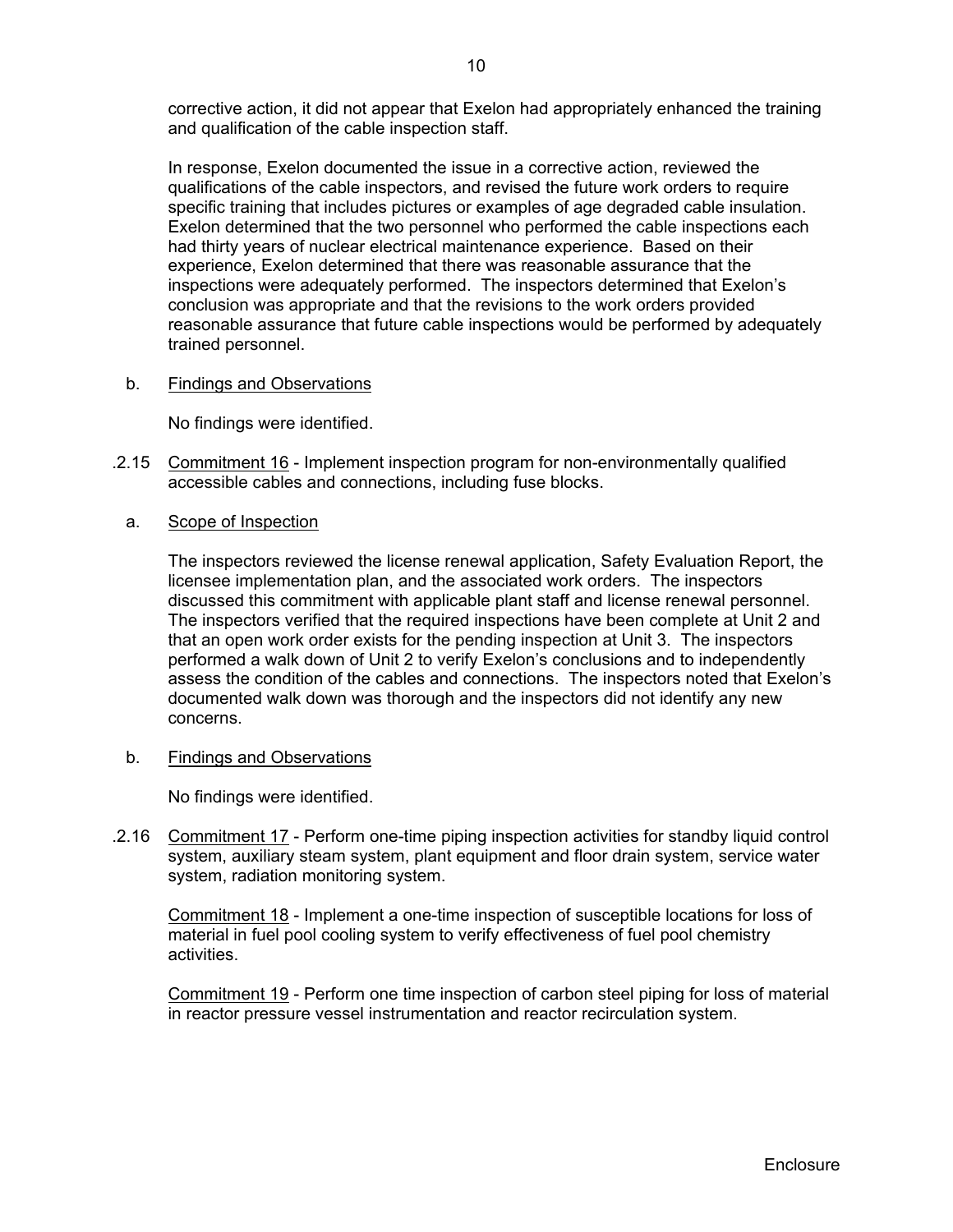### a. Scope of Inspection

The objective of the inspections implemented in response to Commitments 17, 18, and 19 was to evaluate loss of material and cracking in piping in various systems. Exelon chose to perform ultrasonic testing to measure the piping wall thickness and inspect for cracking. The inspectors reviewed the license renewal application, safety evaluation report, and the licensee implementation plan and results binder, and discussed this commitment with applicable plant staff and license renewal personnel. The inspectors reviewed a summary of inspection results, the inspection reports for all 25 inspections, and associated corrective action documents.

The licensee had calculated the minimum wall thickness requirement for all the locations inspected and based on inspection results determined an appropriate re-inspection interval. Only one location initially merited re-inspection within the next 20 years. Based on subsequent evaluations of the ongoing corrosion and consideration of inspection results on Unit 3, the licensee revised follow up actions at a total of three locations, including re-inspection within 4 years at one location, an expanded extent of condition for one location (4 additional samples to be inspected within 6 months), and reevaluation of a location based on future inspection of a similar Unit 3 location.

## b. Findings and Observations

No findings were identified.

- .2.17 Commitment 20 Perform testing of inaccessible medium voltage cables.
	- a. Scope of Inspection

 The inspectors reviewed the license renewal application, safety evaluation report, the licensee implementation plan, and the associated completed work orders. The inspectors discussed this commitment with applicable plant staff and license renewal personnel. The inspectors reviewed the cable testing results and verified that issue reports were written to address the results. The inspectors performed a walk down of manholes to observe the conditions.

The inspectors noted that the material condition of manhole #25 had significantly improved since the NRC inspected it as documented in NRC Inspection Report 05000277&278/2002010. The inspectors did note that water was contacting some cables in section 'D' of manhole #25. Exelon generated an issue report to pump the water out and to adjust the alarm set point for the manhole level detector. The inspectors noted that these actions were consistent with Exelon's manhole program, corrective action program, and industry guidance.

The inspectors also inspected the SBO manholes. Although the conditions of the manholes were acceptable, Exelon determined that the three SBO manholes were not in the manhole monitoring program. An issue report was written to evaluate the inclusion of the manholes into the program.

### b. Findings and Observations

No findings were identified.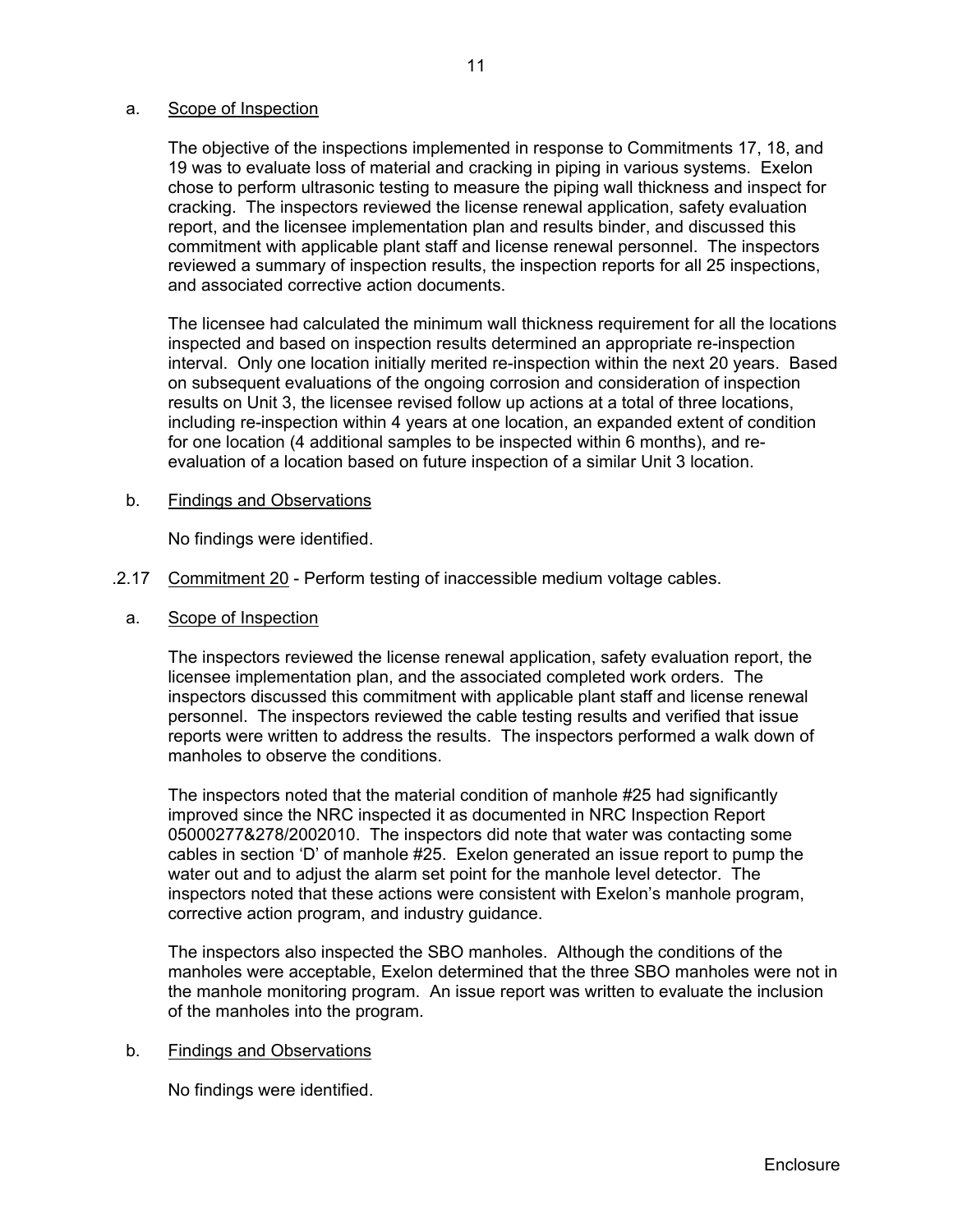.2.18 Commitment 21 - Implement the final version of the fuse holder interim staff guidance when issued by the NRC.

## a. Scope of Inspection

 During a previous NRC inspection of Peach Bottom Atomic Power Stations' application for license renewal, during the week of April 5-13, 2002, (NRC Inspection Report 05000277&278/2002009) the NRC noted that Exelon had not included fuse holders (clips) within the scope of license renewal. Because the aging of fuse holders, which are a passive long-lived component, had not been considered, to this point, in renewing licenses, the regional inspectors held open the subject in the report. The report documented that fuse clips (or holders), within the scope of the application, were generally classified as active components by the applicant. Classification of some of the clips as active was considered incorrect. This item was subsequently closed by NRC inspection when Exelon included fuse holders in the scope of license renewal and performed an aging management review. These actions resulted in the commitment, by Exelon, to implement the final version of the fuse holder interim guidance.

 The NRC subsequently developed Interim Staff Guidance ISG-05, "Interim Staff Guidance (ISG)-5 on the Identification and Treatment of Electrical Fuse Holders for License Renewal," dated March 10, 2003 (ML030690492). This interim staff guidance was later incorporated into NUREG-1800, "Standard Review Plan for Review of License Renewal Applications for Nuclear Power Plants," Revision 2 in Table 2.1-5 and into NUREG-1801, "Generic Aging Lessons Learned (GALL) Report," as AMP XI.E5. The interim staff guidance was retired by the NRC when the requirements, stipulated in the guidance, were absorbed by NUREGs 1800 and 1801. This was performed by NRC letter to the Nuclear Energy Institute dated February 6, 2007 (NRC ADAMS ML063610002).

 Because the commitment specifically stated the applicant would implement the "final version of the fuse holder interim staff guidance when issued by the NRC" the inspectors used ISG-05 as the standard for measuring Exelon's fulfillment of the commitment. The inspector reviewed work order R1223999-02 implementing the program and action request A1329928, which implemented a visual examination of fuse holders external to an active assembly. The inspectors reviewed recurring task R1224001 which reported the results of the inspections.

b. Findings and Observations

No findings were identified.

- .2.19 Commitment 22 Implement fatigue management program.
	- a. Scope of Inspection

 Exelon transitioned, as part of the renewal process, from a manual transient counting method to a computerized program of counting and computation. Procedure ER-AA-470, "Fatigue and Transient Monitoring Program," Revision 5, and ST-J-080-940-2, "Reactor Pressure Vessel Transients Cycle Record," Revision 7 are the revisions made to implement the computer program after updating the cycle assumptions originally recorded in Table 4.2.4 "Reactor Design Cycles (40-Year Life)" of the Final Safety Analysis Report and computing a new base line fatigue analysis in Calculation Package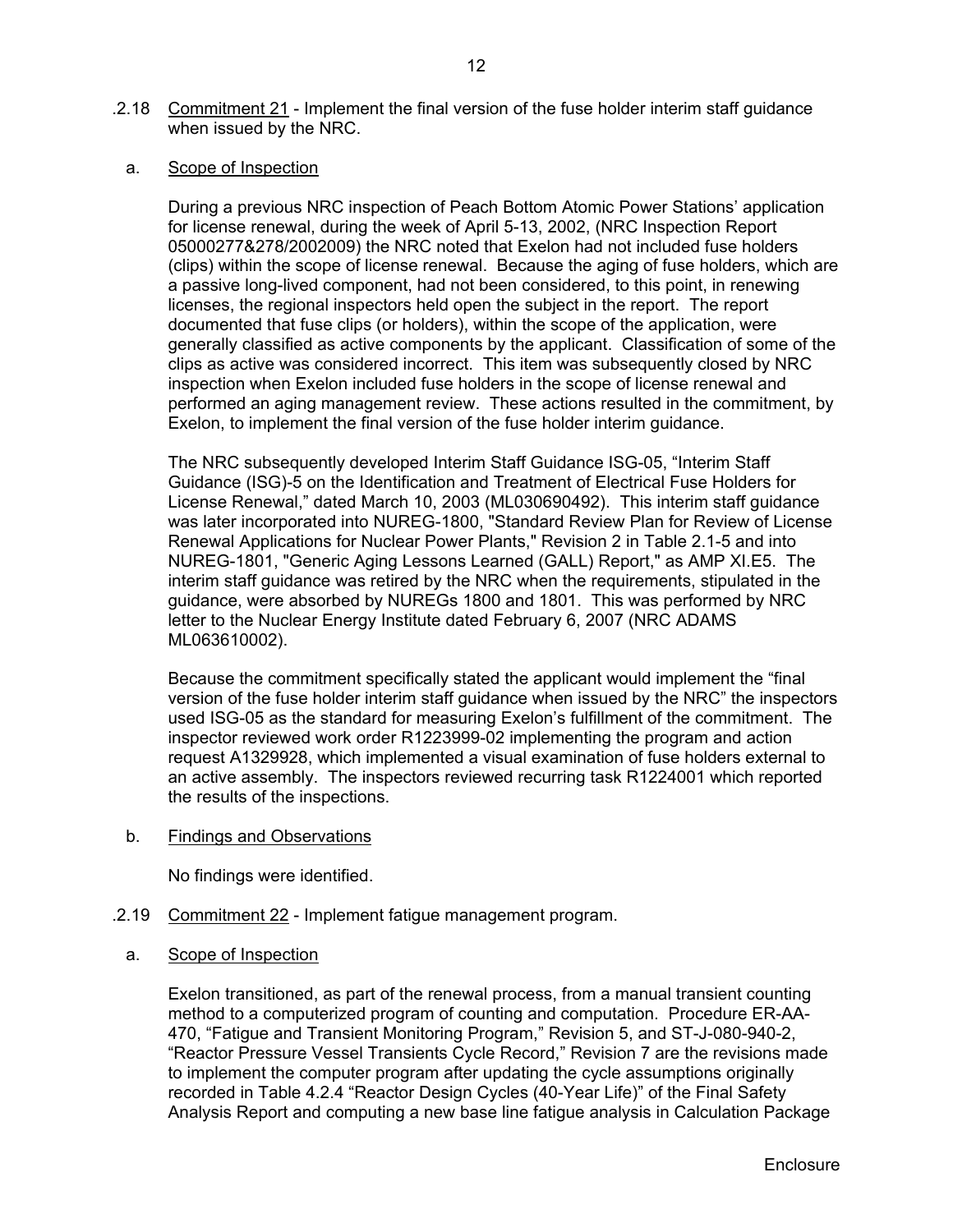PBAP-14Q-301, Project 0900740, "Fatigue Analysis Update for Peach Bottom Units 2 and 3. ECR 11-00367, "Fatigue Program Updates for License Renewal" was issued to record the program updates as a consequence of license renewal. The inspectors reviewed the baseline calculations, procedures, and compared this against prior history.

## b. Findings and Observations

No findings were identified.

- .2.20 Commitment 23 Submit RPV pressure and temperature (P-T) curves for 54 Effective Full Power Years.
	- a. Scope of Inspection

 The pressure and temperature limits for heat up and criticality are calculated for a 40 year design or 32 years of effective full power. The application indicated Exelon would determine the pressure and temperature limits for 60 years, equal to 54 effective full power years, in accordance with 10 CFR 54.21(c)(1)(ii), after the General Electric Nuclear (now GE Hitachi Nuclear Energy) fluence methodology was approved by the NRC.

 The Peach Bottom Atomic Power Station specific calculations were revised and new limiting curves were implemented after the GE Hitachi Nuclear Energy nuclear fluence methodology was approved by the NRC in September 2001. The pressure temperature curves were revised for a licensed 60-year life. In accordance with 10 CFR 50.90 Exelon requested, by letter dated April 27, 2012, a change to the Peach Bottom Atomic Power Station Technical Specification (Sections 1.1, "Definitions," 3.4.9 "RCS Pressure and Temperature (P/T) Limits," and 5.6 "Reporting Requirements"). The inspectors reviewed this submittal as well as the attached GE Hitachi Nuclear Energy Licensing Topical Report NEDC -33178P-A, Revision 1, "GE Hitachi Nuclear Energy Methodology for Development of Reactor Pressure Vessel Pressure-Temperature Curves."

b. Findings and Observations

No findings were identified.

- .2.21 Commitment 24 Submit RPV circumferential weld examination relief request for 60 years.
	- a. Scope of Inspection

 The inspectors reviewed the Exelon letter, dated January 24, 2011, "Proposed Relief Request associated with the Requirements of 10 CFR 50.55a Concerning Reactor Pressure Vessel Circumferential Shell Welds," which satisfies the commitment's requirement to submit the relief request. In order to verify the quality of the request the inspectors further reviewed the NRC response to this request, dated January 24, 2012, "Peach Bottom Atomic Power Station, Units 2 and 3 – Requests for Relief 14R-51 and 14R-52 (TAC Nos. ME5392, ME5393, ME5394, and ME5395)," in which the NRC granted relief from the requirement noting: "the licensee has demonstrated that the conditional probability of failure of the reactor pressure vessels, with no inspection of the circumferential welds, is bounded through the period of extended operation. This is in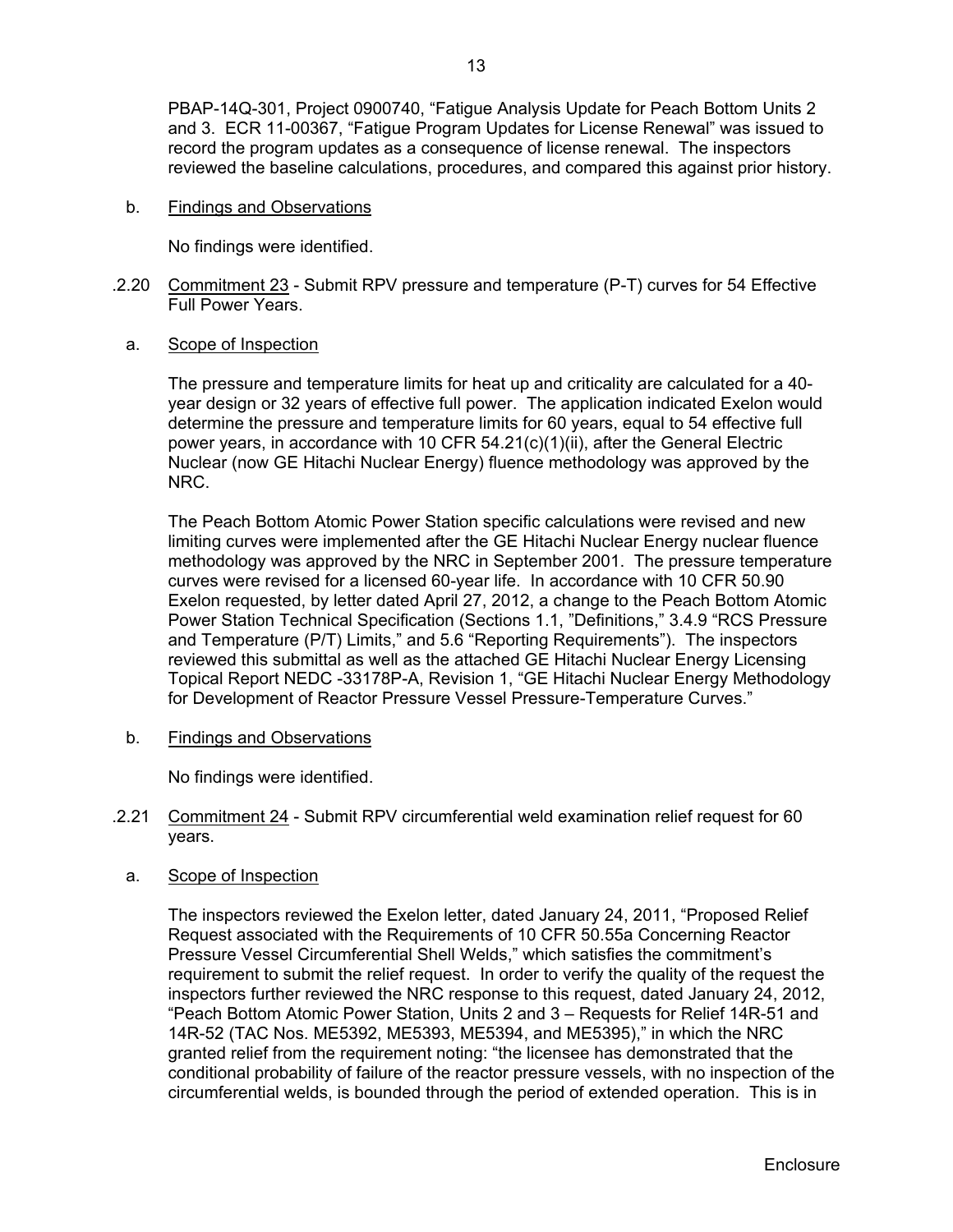accordance with the applicable limiting conditional probability of failure from the NRC staff's final safety evaluation of BWRVIP-05."

b. Findings and Observations

No findings were identified.

- .2.22 Commitment 26 Obtain NRC review and approval for an inspection program if used to manage the effects of fatigue for RPV studs when cumulative usage factor approaches 1.0.
	- a. Scope of Inspection

 The licensee reconsidered the difficulty of identifying fatigue damage in components approaching the theoretical fatigue end-of-life. Within the context of corrective actions for AR 01464206, the licensee stated they plan to modify this commitment to only include the options of reanalysis, replacement or repair when a component, or part of a component, reaches the fatigue theoretical end-of-life. For example contained within the unrevised commitment would be the requirement to submit, for approval, an inspection program that monitors the reactor pressure vessel head closure bolting as they approach the theoretical limit of 1.0 usage. Because Exelon maintains spare replacement closure studs and considering the difficulty of creating an inspection program, and submitting it for approval, Exelon concluded that it was unlikely that this option would be selected. The closure studs are monitored in ST-J-080-940-2(3), "Fatigue and Transient Monitoring Program," with a resultant analysis indicating the current studs will not exceed a usage factor of one during the extended period of operation. The inspectors verified the analytic results in this procedure.

## b. Findings and Observations

 No findings were identified. The inspectors concluded there is reasonable assurance Commitment 26 will be modified in compliance with the accepted guidance for the management of commitments made to the NRC.

.2.23 Commitment 27 - Perform plant specific calculations for locations identified in NUREG-CR-6260 for older vintage plants to manage the effects of environmental fatigue. If this position is modified based on industry activities, obtain NRC approval prior to implementation.

## a. Scope of Inspection

 As part of the original application for a renewed license, Exelon took the position that the impact of newly developed environmental correction factors for carbon steel was not significant. To accommodate the environmental effect on stainless steel, they applied a correction factor of 2.0 based on the results of Electric Power Research Institute Topical Report TR-110356, "Evaluation of Environmental Thermal Fatigue Effects on Selected Components in a Boiling Water Reactor Plant". Exelon used the data developed by the NRC in NUREG/CR-6583, "Effects of LWR Coolant Environments on Fatigue Design Curves of Carbon and Low-Alloy Steels," and the environmental correction factors for austenitic stainless steels contained in NUREG/CR-5704, "Effects of LWR Coolant Environments on Fatigue Design of Austenitic Stainless Steels," to justify this approach.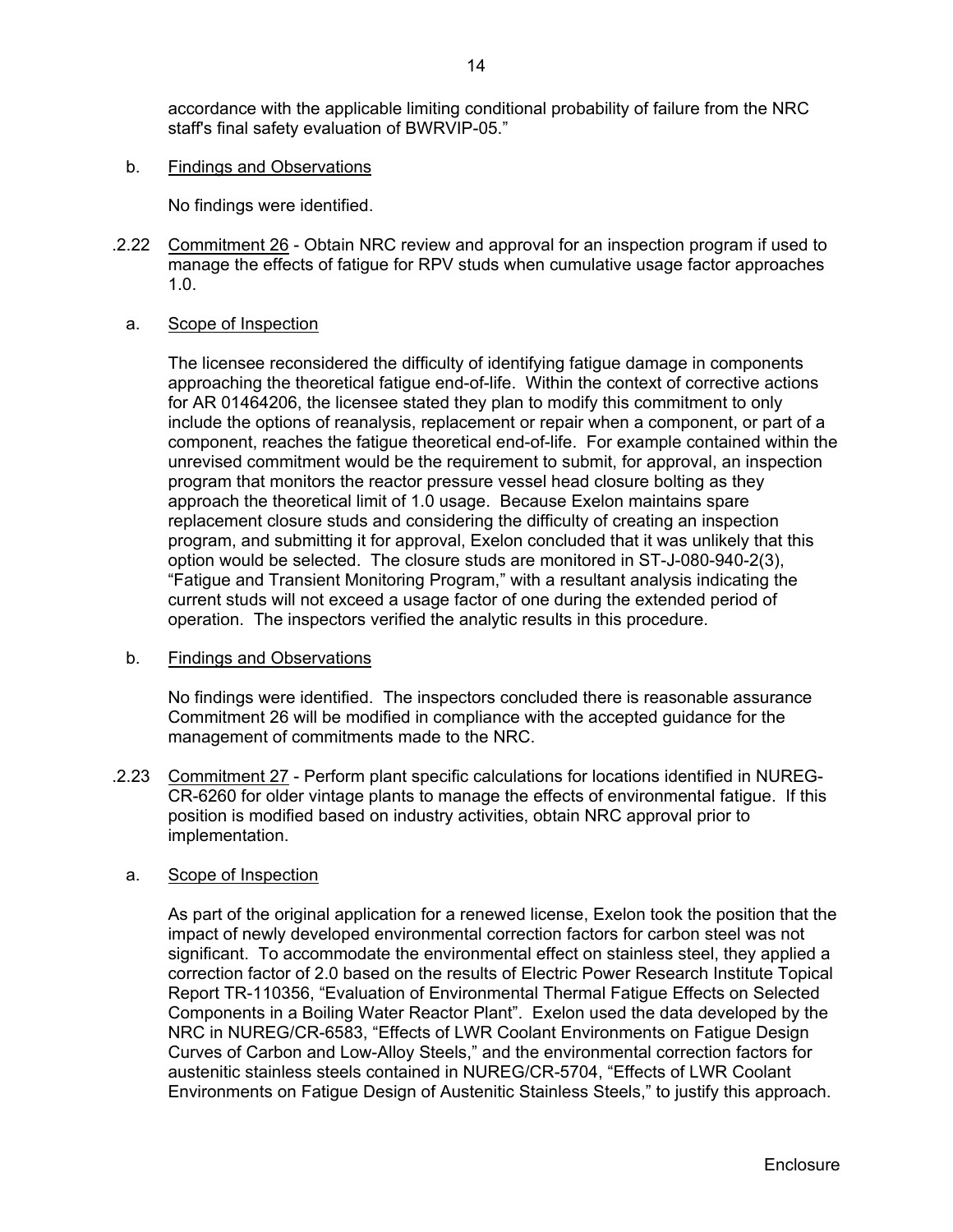Because TR-110356, "Evaluation of Environmental Thermal Fatigue Effects on Selected Components in a Boiling Water Reactor Plant", was an analysis of a BWR-4 plant Exelon took credit for the results as being identical for their plant, Peach Bottom Atomic Power Station being of the same vintage. Because TR-110356 only analyzes the feedwater nozzle, and the control drive penetration locations, as the most limiting for fatigue, the NRC staff noted that this analysis may not be directly applicability to all the susceptible components listed in NUREG-CR-6260, "Application of NUREG/CR- 5999, 'Interim Fatigue Curves to Selected Nuclear Power Plant Components,'' dated March 1995.

 The inspectors reviewed analysis 1101048.306, "Peach Bottom EAF Analysis," dated June 29, 2012. This analysis of the environmental effects on fatigue utilizes water chemistry inputs located at the reactor pressure vessel shell and lower head, the reactor pressure vessel feedwater nozzle blend radius and safe end. Additional inputs include core spray piping and nozzle safe end from the condensate storage tank, and various parts of the residual heat removal piping, nozzles, and safe ends.

 Using these inputs a bounding analysis was performed for 60 years of licensed operation for the following locations: closure bolts, core spray nozzle, feedwater loop-A nozzle safe end, feedwater loop-B nozzle safe end, feedwater piping, jet pump shroud support, main steam piping, residual heat removal return line-A, line-B, tee-A and B, recirculation inlet and outlet nozzles, refueling containment skirt, shroud support, torus penetrations 2 and 3, and the torus shell. This analysis therefore includes the NUREG/CR-6260 locations of the recirculation inlet nozzle, recirculation outlet safe end, recirculation and residual heat removal tees, core spray nozzle, shroud support, shell, feedwater nozzle, and feedwater piping.

b. Findings and Observations

No findings were identified.

#### .2.24 - Review of the Unit 2 pressure suppression chamber (Torus) coating repair.

#### a. Scope of Inspection

 The Unit 2 torus is made from carbon steel plate sections and the inside surface is coated with an epoxy coating to protect the torus from corrosion. As reported in NRC Inspection Report 05000277&278/2002010, dated September 27, 2002, which reviewed the proposed aging management programs, the primary containment inservice inspection program manages loss of material in pressure boundary components and supports of the drywell, pressure suppression chamber, and the vent system. The components monitored in the suppression chamber are: the shell, ring girders, access hatches, and penetrations. The report noted that indications of coating degradation and loss of material in some wetted areas of the pressure suppression chamber were found in 1991, and the interior surface of the torus were re-coated and the water chemistry was improved to mitigate the degradation.

 In 1991, ABB-Impell prepared Calculation Number 0670-077-001, Revision 2, "Structural Analysis of the Torus Shell for the Effects of Local and Global Corrosion at PBAPS." This calculation provided a method to aggregate the effect of numerous pits and to determine whether the original, American Society of Mechanical Engineers, Boiler and Pressure Vessel Code requirements for structural integrity were maintained after repair.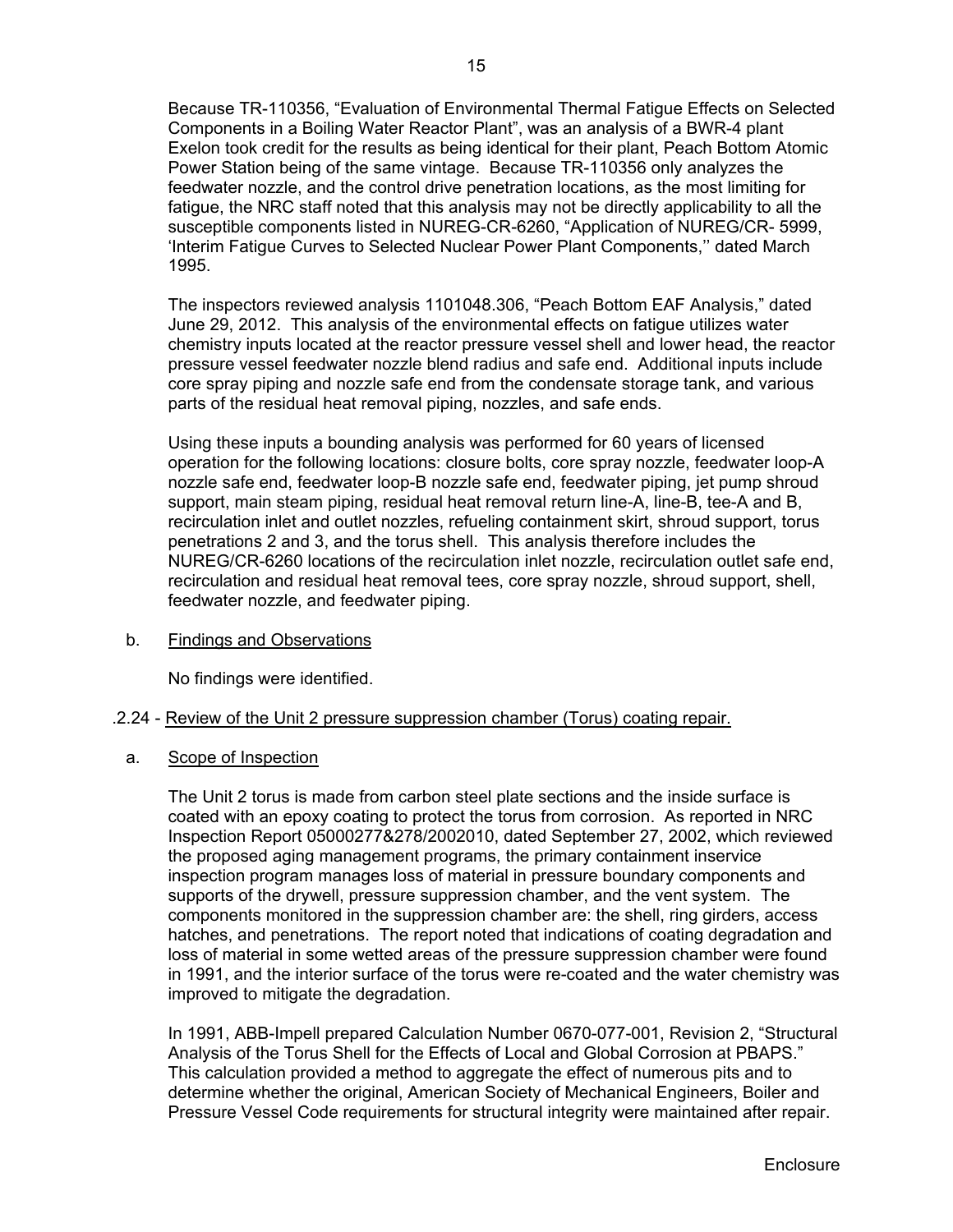By PECO letter (PECO was the prior owner of Peach Bottom Atomic Power Station) dated August 11, 1999, the licensee proposed alternatives to the ASME Code to measure and analyze the pitting corrosion, by requests CRR-01 and CRR-11. The NRC issued a safety evaluation report (NRC letter dated September 17, 1999) that accepted the proposed alternative approach.

 However, after an additional 10 years of operation the coating developed pitting corrosion defects and required frequent pit measurement and coating repairs. The inspector reviewed the work order that controlled the draining, coating removal, and the interior abrasive cleaning of the Unit 2 torus coating that was completed during the fall 2012 refueling outage. After outage inspections and repairs and after the fall 2012 cleaning and epoxy re-coating, Exelon's analysis showed that the original torus structural integrity was maintained.

 Further Exelon completed an extensive analysis for the new coating (BIO DUR 560 BLUE) and verified that the coating is intended to protect the torus for the period of extended operation of Peach Bottom Atomic Power Station Unit 2.

 As part of the review of the torus coating repair the inspectors walked down the accessible portions of the torus exterior surface for the Units 2 and 3 Torus Rooms.

b. Findings and Observations

No findings of were identified.

#### .2.25 - Enhancements to the fuel oil program.

a. Scope of Inspection

 The NRC License Renewal Safety Analysis Report, Section 3.0.3.18.2, states that: "Enhancements to the diesel-driven fire pump fuel oil sampling techniques will be made to improve the methods for detection of water in the fuel." The applicant further stated that sampling activities for water that may be detected in the emergency diesel generator and diesel-driven fire pump fuel oil systems would be enhanced to include an analysis for microbes.

 The inspectors reviewed the license renewal application, safety evaluation report, and the licensee implementation plan and results binder, and discussed this enhancement with applicable plant staff and license renewal personnel. The inspectors also reviewed the in-plant conditions of the fuel oil system for diesel-driven fire pump. For the dieseldriven fire pump, the licensee revised two procedures for sampling and analysis of the fuel oil supply for the pump. The inspectors reviewed the revised procedures, which addressed sampling from the bottom of the tank and detection of water.

 For the analysis of microbes in the diesel-driven fire pump oil supply and the emergency diesel generator oil supplies, Exelon revised the fire pump oil sampling procedures and the emergency diesel generator sampling and analysis procedures to specify analysis of any detected water for microbes. The inspector sampled the revised procedures to confirm that analysis for microbes was specified for detected water. The inspectors also reviewed corrective action documents and laboratory testing results for some of the few instances where water was detected in fuel oil.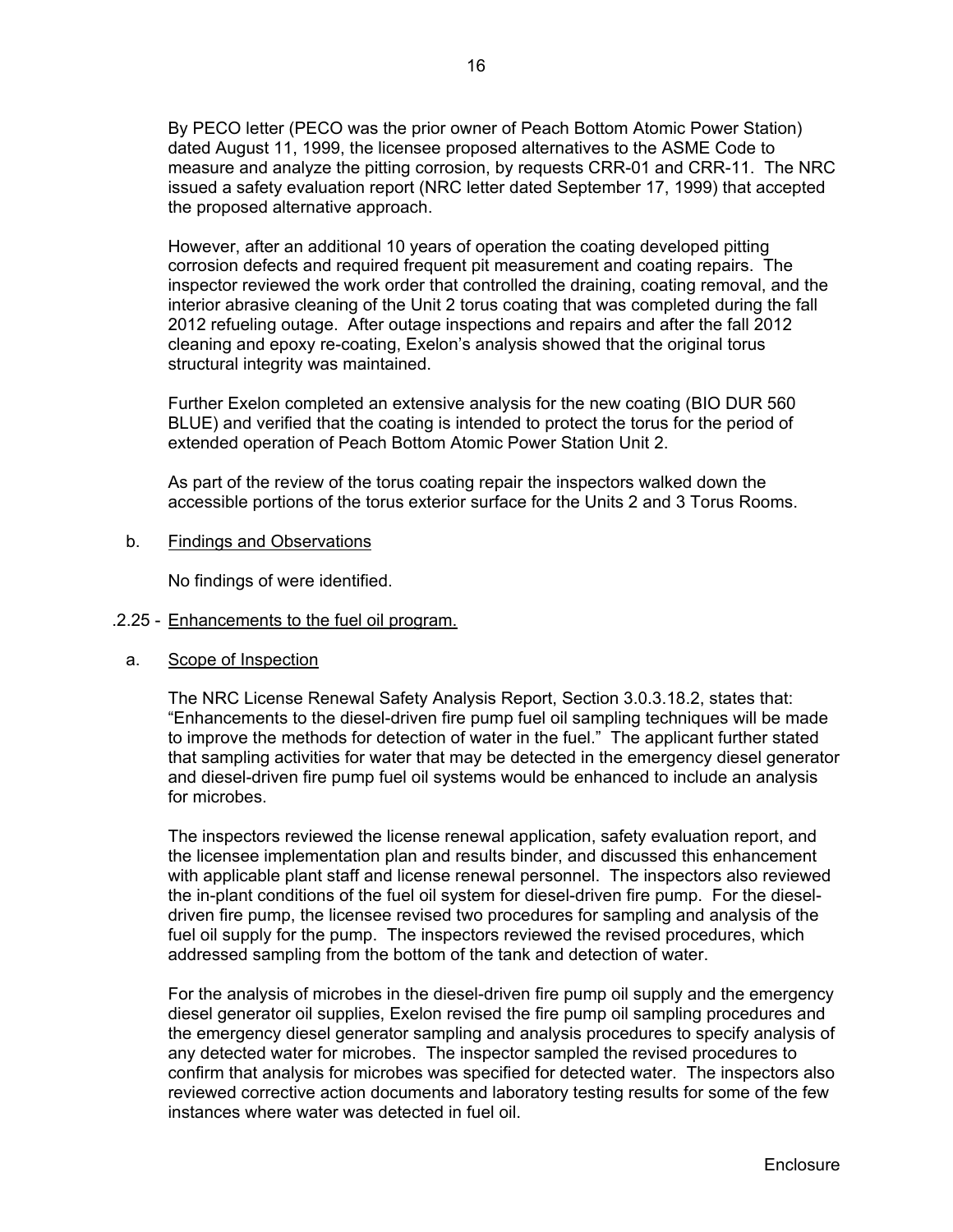## b. Findings and Observations

No findings were identified.

## .2.26 - Enhancement of the heat exchanger inspections.

## a. Scope of Inspection

 The NRC License Renewal Safety Evaluation Report, Section 3.0.3.17.2 states: "The applicant further stated that the existing maintenance procedures for the HPCI gland seal condenser would be enhanced to include periodic inspections of the condenser tube side internals to provide assurance of aging management for loss of material and cracking of the HPCI gland seal condenser."

 The inspectors reviewed the license renewal application, safety evaluation report, and the licensee implementation plan, and discussed this enhancement with applicable plant staff and license renewal personnel. The inspectors reviewed the work order for the maintenance on the high pressure coolant injection pump gland seal condenser, which was completed on September 23, 2004, and the work order for the same maintenance scheduled for October 2014. Both work orders appropriately addressed inspections of the condenser tube side internals.

b. Findings and Observations

No findings were identified.

#### .2.27 License Condition - core shroud inspection and evaluation guidelines program.

a. Scope of Inspection

 This license condition reviewed concurrently requires the implementation of commitment 25, which is to "implement BWRVIP-76 when approved by the NRC and accepted by the BWRVIP Committee." The inspectors verified the license conditions added as part of the renewed license are implemented in accordance with 10 CFR 54, "Requirements for the Renewal of Operating Licenses for Nuclear Power Plants."

 The inspectors chose the following license condition of DPR-44, Docket 50-277 (and Unit 3: DPR-56 Docket 50-278):

 Core Shroud Inspection and Evaluation Guidelines Program - The Exelon Generation Company shall implement an NRC staff approved core shroud inspection and evaluation guidelines program for the extended period of operation which satisfies the requirements of 10 CFR Part 54. Such a program will be implemented through a staff approved Boiling Water Reactor Vessel and Internals Project program or through a staff-approved plant-specific program. Before August 8, 2013, (July 2, 2014) the licensee will notify the NRC of its decision to implement the core shroud inspection and evaluation guidelines program or a plant-specific program, and provide the appropriate revisions to the Updated Final Safety Analysis Report Supplement summary descriptions of the core shroud inspection and evaluation guidelines program.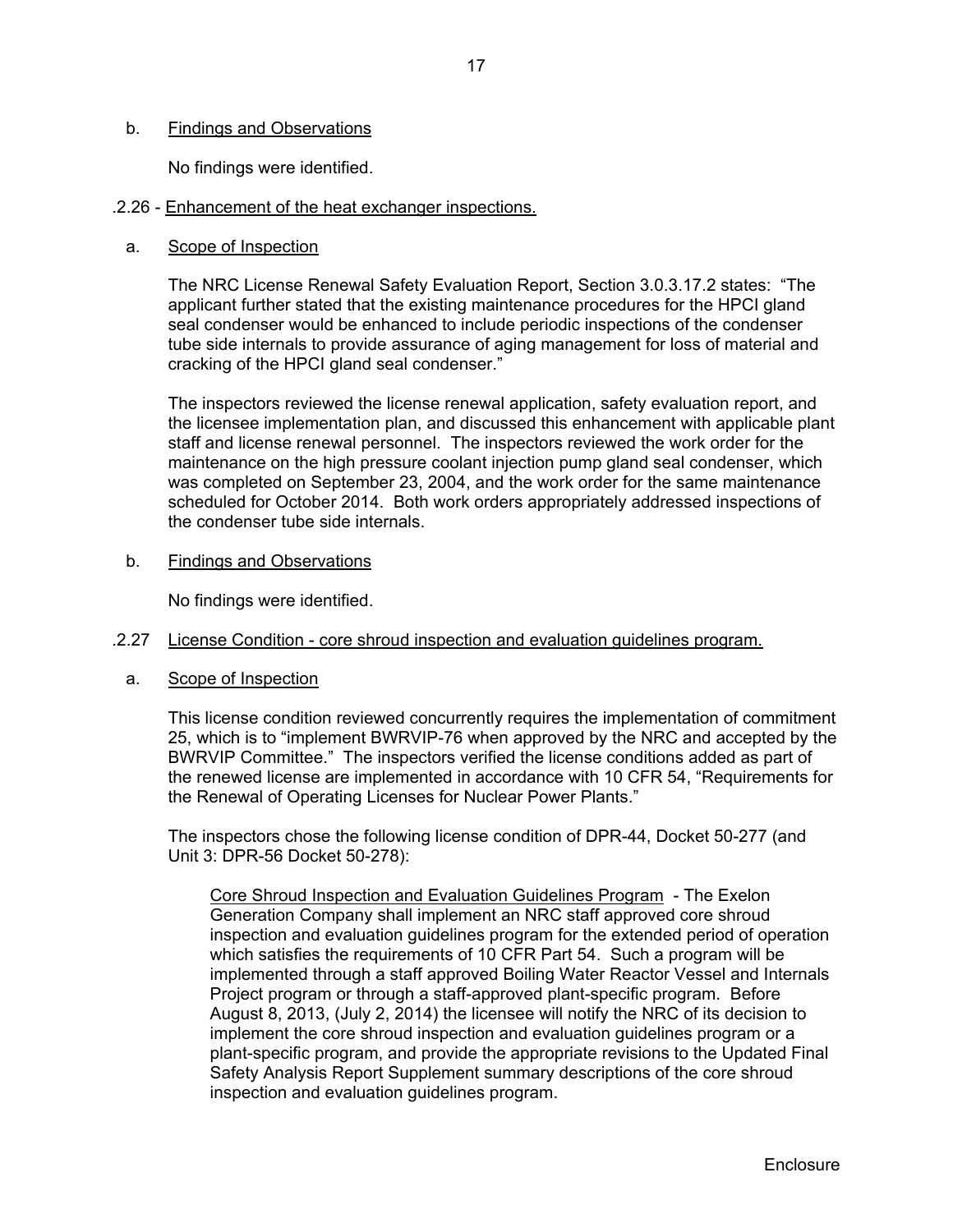The inspectors reviewed the license renewal application, safety evaluation report, the licensee implementation plan, the site inspection results from the Unit 2 refueling outage (2R19) core shroud examinations, and discussed this license renewal commitment and related license condition with applicable plant staff and license renewal personnel. The inspectors noted that technical evaluation 1404300-01 and the associated data sheets describe extensive ultrasonic and visual examinations of the core shroud horizontal and vertical welds and their structural integrity analysis for examinations done during refueling outage 2R19 per the Electric Power Research Institute BWRVIP-76, Revision 1.

 Additionally, as documented in NRC Inspection Report 05000277/2012004, during the refueling outage (2R19) in September 2012; an NRC inspection was preformed of the remote enhanced visual examination records of reactor vessel internals as done under water inside the reactor vessel per procedure GEH-UT-204, Version 14. The internals vessel visual inspection video records, for both previously identified indications and their current appearance during the 2R19 refueling outage, were reviewed. The inspection scope included portions of the core shroud, steam dryer, steam separator, jet pump components, and top guide bars. Also, the applicable parts of the internals vessel visual inspection procedure, observation of a sample of digital video records, the analysis process for the observations, and documentation of indications were reviewed.

b. Findings and Observations

No findings were identified.

## 4OA6 Meetings, Including Exit

On January 31, 2013, the NRC inspectors presented the inspection results to Mr. Patrick Navin, Plant Manager and other PBAPS staff, who acknowledged the findings. Mr. James Trapp, Chief, USNRC, Region 1, Division of Reactor Safety, Engineering Branch 1, attended the inspection exit meeting. The inspectors verified that no proprietary information was retained by the inspectors or documented in this report.

## ATTACHMENT: SUPPLEMENTAL INFORMATION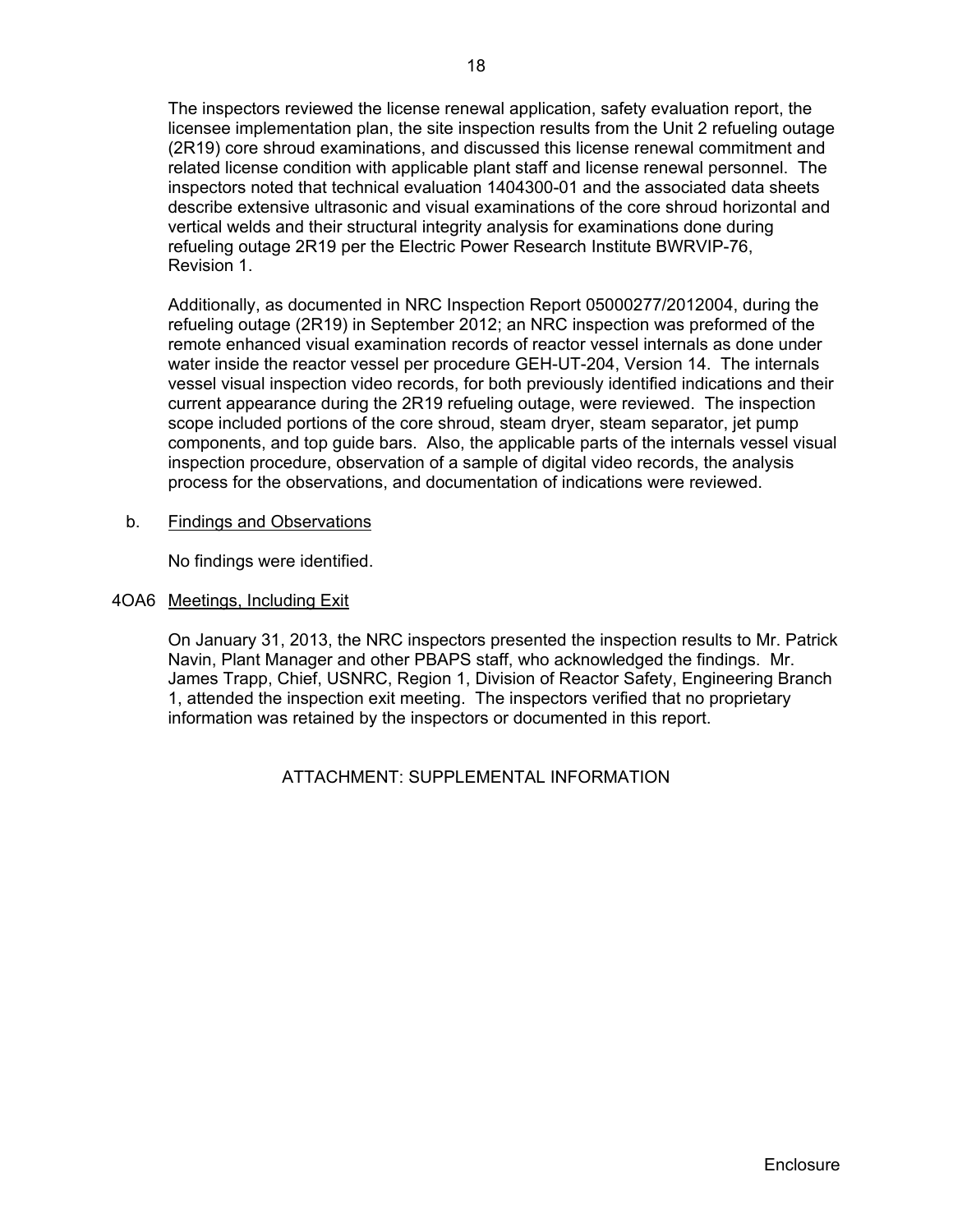## A-1

## **SUPPLEMENTARY INFORMATION**

## **KEY POINTS OF CONTACT**

#### Exelon Generation Company Personnel

- S. Allen, Chemist
- J. Armstrong, Regulatory Assurance Manager
- J. Bowers, Training Director
- R. Brower, Electrical Design Manager
- G. Cillufo, System engineer, raw water
- B. Henningan, Operations Training Manager
- K. Hudson, Peach Bottom Engineering
- R. Lack, Peach Bottom License Renewal
- D. Lord, Peach Bottom Coatings Engineer
- T. Moore, Site Engineering Director
- B. Miller, Fire Protection System Manager
- P. Navin, Plant Manager
- P. Rau, Work Management Director
- R. Reiner, Chemistry Manager
- D. Sears, Electrical Design Engineer
- J. Stenclik, Supervisor, chemistry
- B. Sessions, Service water system manager

## **LIST OF ITEMS OPENED, CLOSED, DISCUSSED**

#### Opened

None

Opened/Closed

None

Closed

None

### Discussed/Closed

None.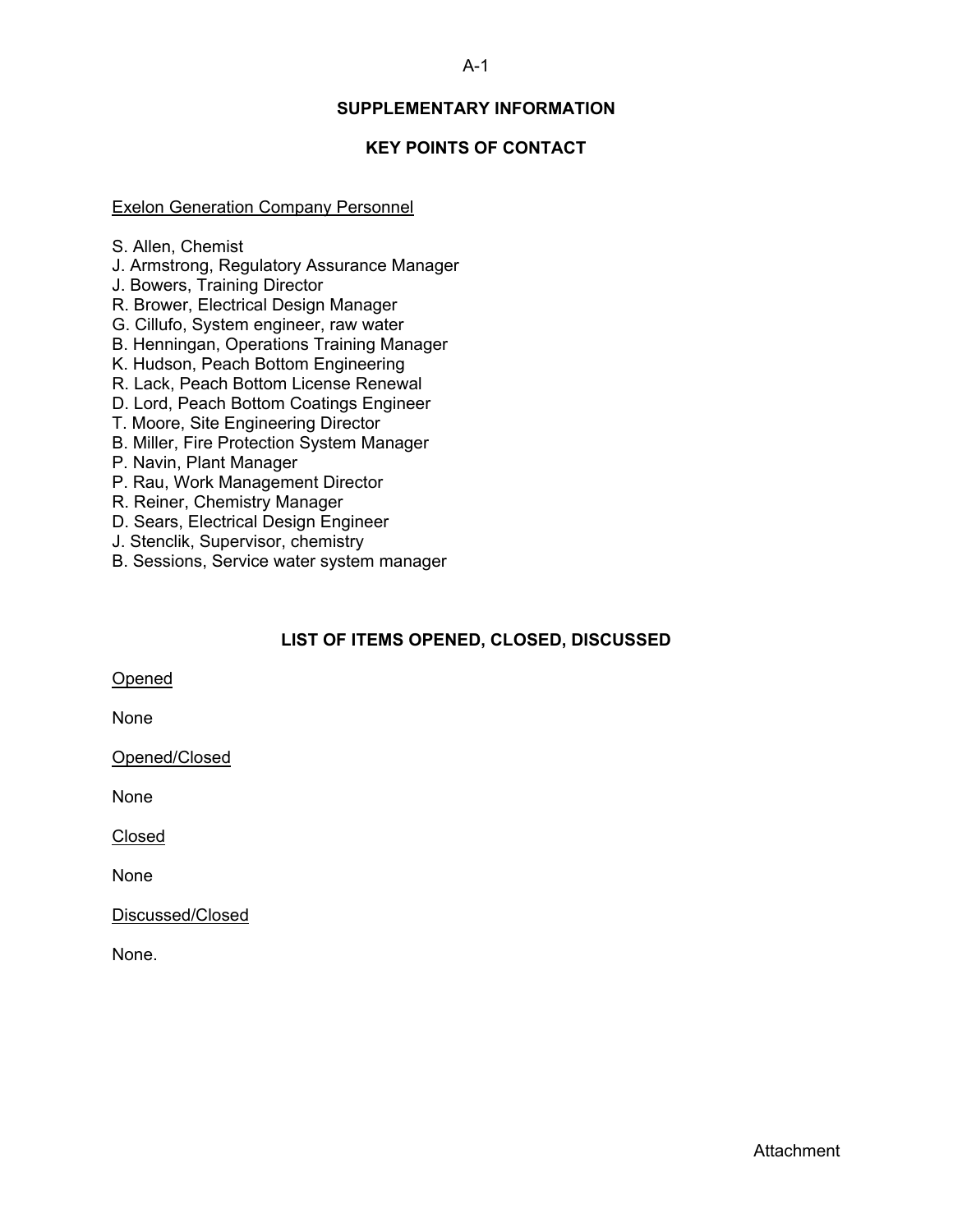## **LIST OF DOCUMENTS REVIEWED**

Results Binders

- Book #1.1 Commitment Tracking Number T04338, "Peach Bottom Atomic Power Station, Flow Accelerated Corrosion, Aging Management Program Result Binder" 04/17/2012
- Book #1.2 Commitment Tracking Number T04336, "Peach Bottom Atomic Power Station, Reactor Coolant System Chemistry, Aging Management Program Result Binder" 05/02/2012
- Book #1.3 Commitment Tracking Number T04336, "Peach Bottom Atomic Power Station, Closed Cooling Water Chemistry , Aging Management Program Result Binder" 05/02/2012
- Book #1.4 Commitment Tracking Number T04336, "Peach Bottom Atomic Power Station, Demineralized Water and Condensate Storage Tank Chemistry Activities, Aging Management Program Result Binder" 05/02/2012
- Book #1.5 Commitment Tracking Number T04336, "Peach Bottom Atomic Power Station, Torus Water Chemistry Activities, Aging Management Program Result Binder" 05/02/2012
- Book #1.6 Commitment Tracking Number T04336, "Peach Bottom Atomic Power Station, Fuel Pool Chemistry Activities, Aging Management Program Result Binder" 05/02/2012
- Book #1.7 Commitment Tracking Number T04336, "Peach Bottom Atomic Power Station, Fuel Pool Chemistry Activities, Aging Management Program Result Binder" 04/18/2012
- Book #1.8 Commitment Tracking Number T04336, "Peach Bottom Atomic Power Station, Inservice Inspection (ISI) Program, Aging Management Program Result Binder" 06/02/2012
- Book #1.9 Commitment Tracking Number T04335, "Peach Bottom Atomic Power Station, Primary Containment Inservice Inspection Program, Aging Management Program Result Binder" 04/46/2012
- Book #1.10 Commitment Tracking Number T04336, "Peach Bottom Atomic Power Station, Primary Containment Leakage Rate Testing Program, Aging Management Program Result Binder" 06/06/2012
- Book #1.11 Commitment Tracking Number T04335, "Peach Bottom Atomic Power Station, Inservice Testing (IST) Program, Aging Management Program Result Binder" 05/02/2012
- Book #1.12 Commitment Tracking Number T04336, "Peach Bottom Atomic Power Station Reactor Materials Surveillance Program, Aging Management Program Result Binder" 04/17/2012
- Book #1.13 Commitment Tracking Number T04473, "Peach Bottom Atomic Power Station, Corrective Action Program, Aging Management Program Result Binder" 04/16/2012
- Book #1.14 Commitment Tracking Number T04328, "Peach Bottom Atomic Power Station, Crane Inspection Activities, Aging Management Program Result Binder" 05/02/2012
- Book #1.15 Commitment Tracking Number T04504, "Peach Bottom Atomic Power Station, Conowingo Hydroelectric Plant (Dam), Aging Management Program Result Binder" 04/18/2012
- Book #1.16 Commitment Tracking Number T04344, "Peach Bottom Atomic Power Station, Maintenance Rule Structural Monitoring Program, Aging Management Program Result Binder" 05/02/2012
- Book #1.17 Commitment Tracking Number T04476, "Peach Bottom Atomic Power Station, Electrical Cables not subject to 10 CFR 50.49 Environmental Qualification Requirements Used in Instrumentation Circuits, Aging Management Program Result Binder" 06/04/2012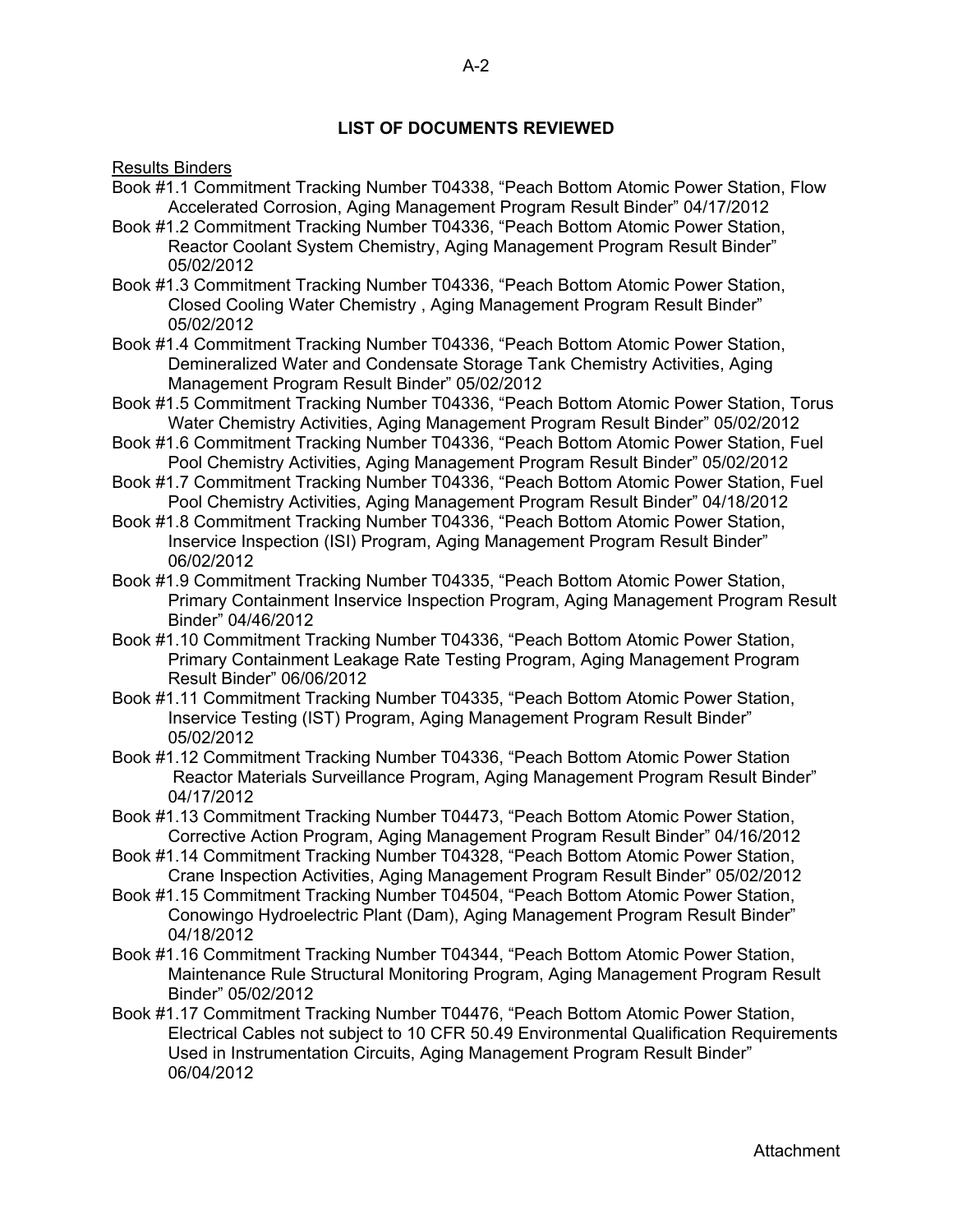- Book #2.1a Commitment Tracking Number T04326, "Peach Bottom Atomic Power Station, Lubricating Quality Testing Activities, Aging Management Program Result Binder" 05/02/2012
- Book #2.2 Commitment Tracking Number T04330, "Peach Bottom Atomic Power Station, Boraflex Management Activities, Aging Management Program Result Binder" 04/30/2012
- Book #2.3 Commitment Tracking Number T04324, "Peach Bottom Atomic Power Station, Ventilation System Inspection and Testing Activities, Aging Management Program Result Binder" 06/06/2012
- Book #2.4 Commitment Tracking Number T04332, "Peach Bottom Atomic Power Station, Emergency Diesel Generator Inspection Activities, Aging Management Program Result Binder" 06/06/2012
- Book #2.5 Commitment Tracking Number T04329, "Peach Bottom Atomic Power Station, Outdoor, Buried, and Submerged Component Inspection Activities, Aging Management Program Result Binder" 06/04/2012
- Book #2.6 Commitment Tracking Number T04331, "Peach Bottom Atomic Power Station, Door Inspection Activities, Aging Management Program Result Binder" 06/06/2012
- Book #2.7 Commitment Tracking Number T04336, "Peach Bottom Atomic Power Station, Reactor Pressure Vessel and Internals ISI Program, Aging Management Program Result Binder" 04/17/2012
- Book #2.8 Commitment Tracking Number T04333, "Peach Bottom Atomic Power Station, Generic Letter 89-13 Activities, Aging Management Program Result Binder" 06/06/2012
- Book #2.9 Commitment Tracking Number T04342, "Peach Bottom Atomic Power Station, Fire Protection Activities, Aging Management Program Result Binder" 06/06/2012
- Book #2.10 Commitment Tracking Number T04340, "Peach Bottom Atomic Power Station, HPCI and RCIC Turbine Inspection Activities, Aging Management Program Result Binder"
- 04/06/2012
- Book #2.11 Commitment Tracking Number T04348, "Peach Bottom Atomic Power Station, Susquehanna Substation Wooden Pole Inspection Activity , Aging Management Program Result Binder" 04/18/2012
- Book #2.12 Commitment Tracking Number T04339, "Peach Bottom Atomic Power Station, Heat Exchanger Inspection Activities, Aging Management Program Result Binder" 05/02/2012
- Book #3.1 Commitment Tracking Number T04349, "Peach Bottom Atomic Power Station, Torus Piping Inspection Activities, Aging Management Program Result Binder" 04/17/2012
- Book #3.2 Commitment Tracking Number T04337, "Peach Bottom Atomic Power Station, FSSD Cable Inspection Activities, Aging Management Program Result Binder" 04/17/2012
- Book #3.3 Commitment Tracking Number T04475, "Peach Bottom Atomic Power Station, Non- EQ Accessible Cable Aging Management Activities, Aging Management Program Result Binder" 06/18/2012
- Book #3.4 Commitment Tracking Number T04474, "Peach Bottom Atomic Power Station, One- Time Piping Inspection Activities, Aging Management Program Result Binder" 04/18/2012
- Book #3.5 Commitment Tracking Number T04477, "Peach Bottom Atomic Power Station, Inaccessible Medium-Voltage Cables not subject to 10 CFR 50.49 Environmental
- Qualification Requirements, Aging Management Program Result Binder" 04/25/2012
- Book #3.6 Commitment Tracking Number T04478, "Peach Bottom Atomic Power Station, Fuse Holder Aging Management Activity, Aging Management Program Result Binder" 04/17/2012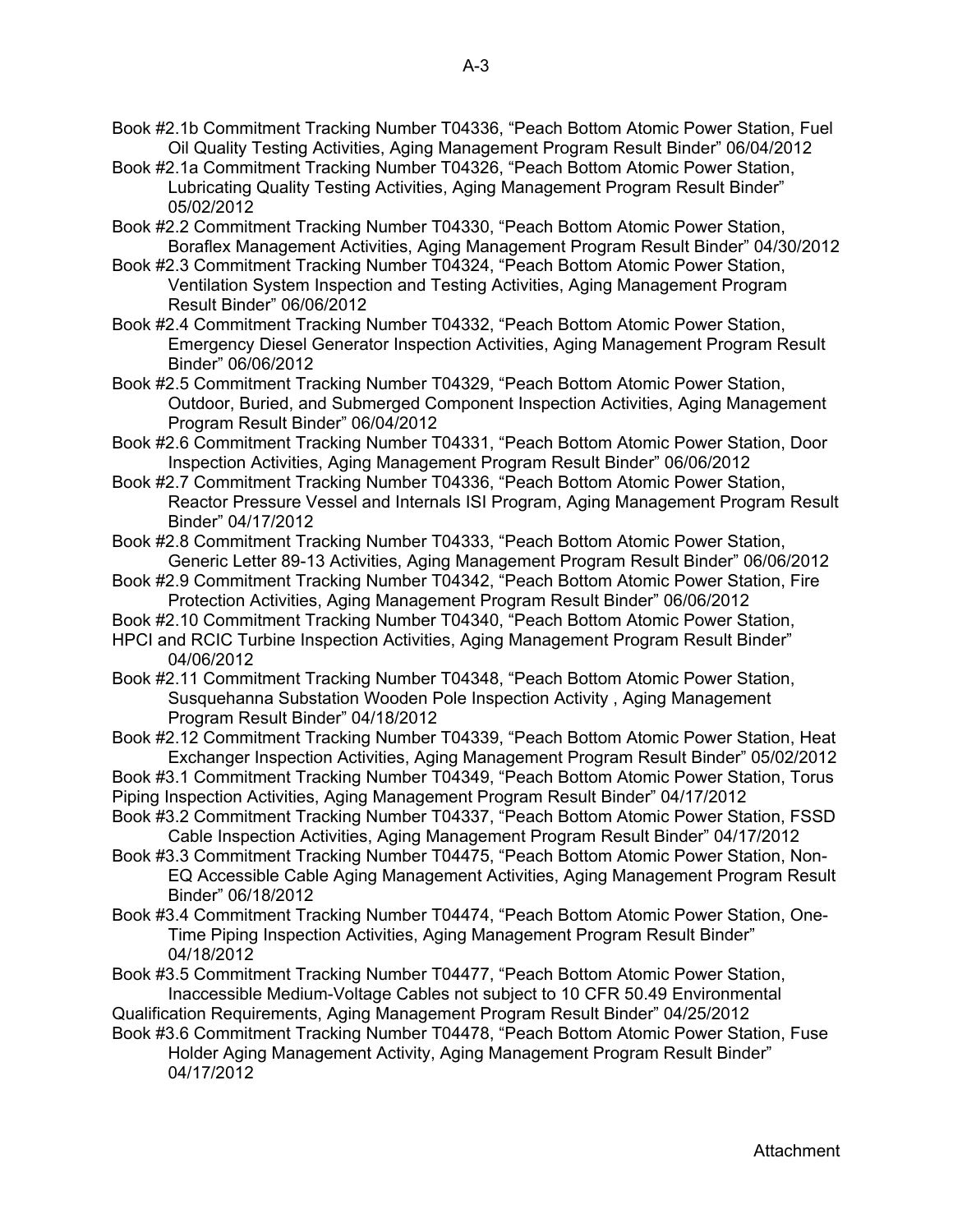- Book #4.1 Commitment Tracking Number T04412, "Peach Bottom Atomic Power Station, Environmental Qualification Activities, Aging Management Program Result Binder" 04/17/2012
- Book #4.2 Commitment Tracking Number T04411, "Peach Bottom Atomic Power Station, Fatigue Management Activities, Aging Management Program Result Binder" 06/06/2012
- Book #5.1.1.2 Action Request Tracking Number: A1329928.02, "Peach Bottom Atomic Power Station, Submit RPV P-T Curves for 54 EFPY As License Amendment, Aging Management Program Result Binder" 06/02/2012
- Book # 5.1.1.3 Action Request Tracking Number: A1329928.03, "Peach Bottom Atomic Power Station, Reactor Vessel Circumferential Weld Examination Relief, Aging Management Program Result Binder" 06/02/2012
- Book # 5.2.4 Action Request Tracking Number: A1329928.30, "Peach Bottom Atomic Power Station, Effects of Reactor Coolant Environment on Fatigue Life of Components and Piping, Aging Management Program Result Binder" 06/01/2012

Work Orders (WOs):

C0242512-35, Fire valve HV-0-37B-12304 replacement C0242562-34, Fire valve HV-0-37B-12308 replacement C0242688-33, Fire valve HV-0-37B-12305 replacement R0236449, Clean bottom head of HPCI gland seal condenser R0781607, Clean bottom head of HPCI gland seal condenser R1221704-02, Water removal from fuel oil tank

Condition Reports (CRs):

- 01163292, Water in E1 fuel oil
- 01206733, Water in E1 fuel oil
- 01206734, Water in E4 fuel oil
- 01219581, Microbes in E1 fuel oil
- 01219593, Microbes in E3 fuel oil
- 01303794, GL 89-13 Commitment methodology change
- 01226799, FSAR Q.2.8 resolution
- 01257959, Fire system testing for selective leaching
- 01306107, Microbes in E4 EDG fuel oil tank
- 01374335, Frequency of diesel fire pump fuel oil storage tank sampling
- 01450779, Standby liquid control system piping evaluations
- 01464878, Possible water in E3 fuel oil
- 01466258, Auxiliary steam system piping evaluations
- 01466441, Service water system piping evaluations
- 01467321, Floor drain system piping evaluations
- 01467323, ESW rad monitor piping evaluations
- 01467324, Service water system piping evaluations

## ARs:

- A0355539, HPCI gland seal condenser
- A1029721, Fuel oil evaluation
- A1331158, UT of isolated Unit 2 ECCS coolers
- A1331672, UT of isolated Unit 2 ECCS coolers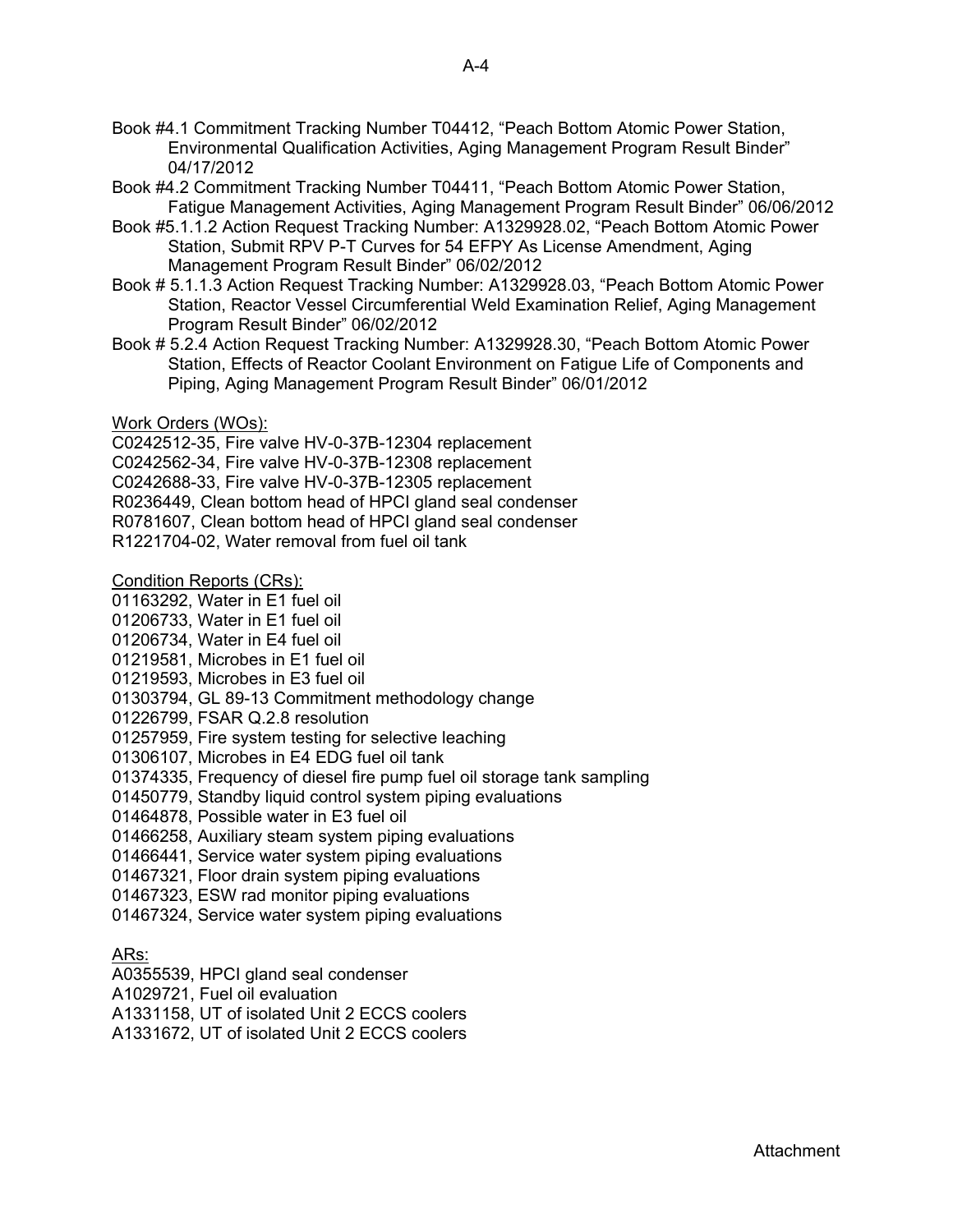|          | A1652000 | R0778158              |
|----------|----------|-----------------------|
| A1173218 | A1652001 | R0778160              |
| A1173220 | A1652002 | R0778163              |
| A1173223 | A1652003 | R0778168              |
| A1173225 | A1652004 | R0877202              |
| A1173227 | A1652006 | R0877204              |
| A1173229 | A1760803 | R0877206              |
| A1173235 | A1769021 | R0878187              |
| A1329928 | A1779729 | R0938474              |
| A1329928 | A1807788 | R <sub>1176320</sub>  |
| A1332409 | R0569240 | R <sub>11964</sub> 39 |
| A1332506 | R0778148 |                       |

## IRs

1343424 1350737 1445365 1468383\* 1468402\* 1468529\* 1468843\*

\*written as a result of this inspection

Drawings & Sketches:

Bechtel drawing. S-188, Revision 3; Peach Bottom Atomic Power Station Units 2 & 3; Reactor Building Drywell Vessel Foundations Pour Sequences, Unit 2 & 3 Engineering Evaluations, Analyses, Calculations & Standards:

Coating Qualification Testing Report For BIO-DUR 560 BLUE, Report No. DBA 07204, Revision 1

Coating Qualification Supplemental Test Report For BIO-DUR 560 BLUE, Report No. DBA 07204-1, Revision 0

ABB-Impell Corporation Report No. 03-0670-1360, Revision 0, November 1991

Impell Calculation Number 0670-077-001, Revision 2, 11/15/91; Structural Analysis of the Torus Shell for the Effects of Local and Global Corrosion at PBAPS

Peach Bottom Unit 3 Containment Contract 9-7863, Documents For CB&I OA Manual, Nuclear Contract Manual, 5/14/70

10 CFR 50.59 Screen/Evaluation of the use of ABB-Impell Calculation and the Unit 2 Torus Recoat, 9/2012

Exelon ASME Code Relief Request CRR-11, Revision 0; Alternate Examination

Program for Wetted and Submerged Suppression Chamber Interior Surfaces; February 17 and August 11, 1999.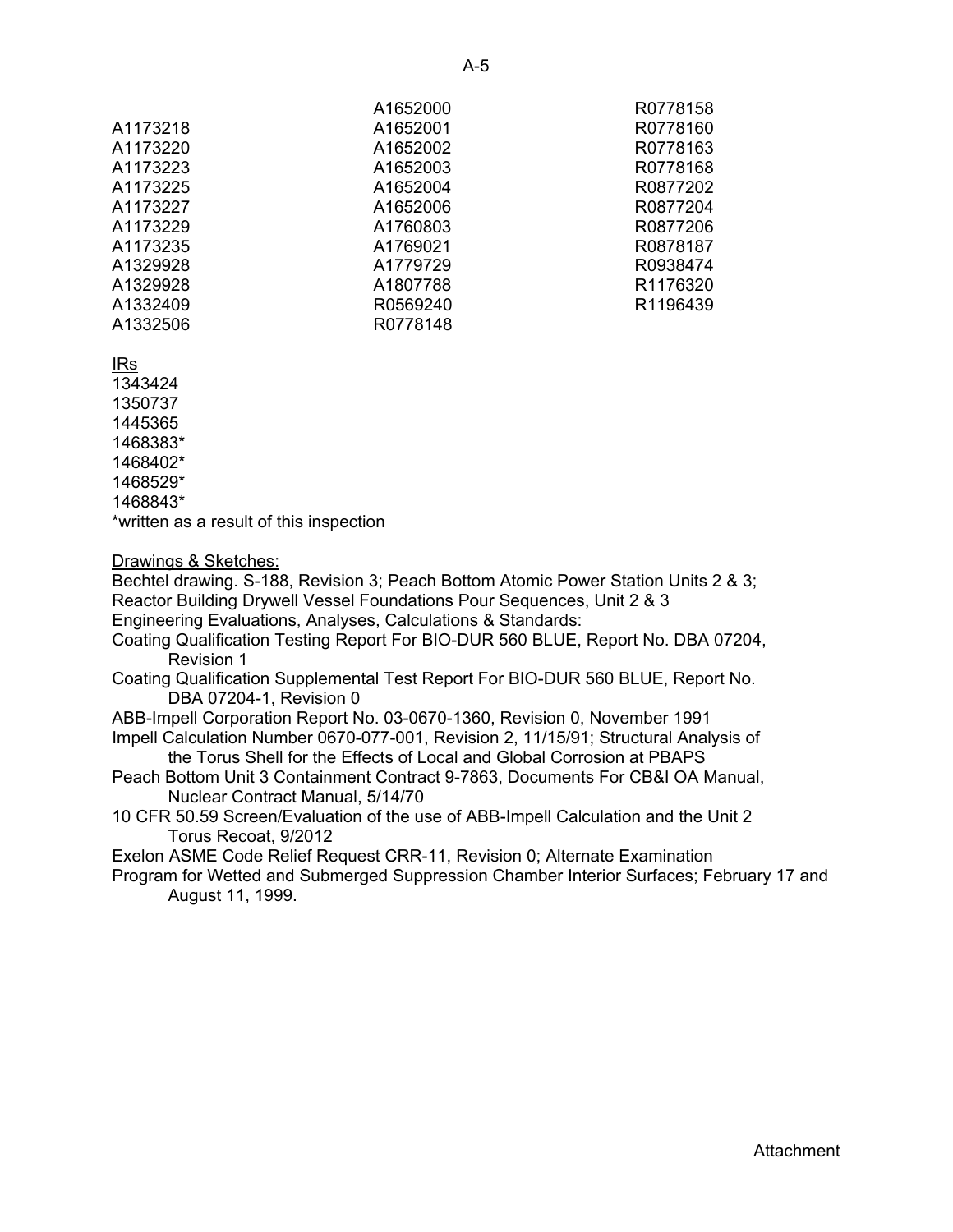Procedures:

- Augmented Containment Inspection Program Number AUG-CC, Examination of Drywell Airgap Drain Lines; PBT05.G06, Revision 2
- Work Orders & Work Requests:
- W.O. R1114211 (Unit 2 Torus piping UT measurements)
- W.O. R1081242 (Unit Torus piping UT measurements)
- UT procedure, ER-AA-335-004, Rev 6., Ultrasonic (UT) Measurements of Material Thickness and Interfering Conditions
- ER-AA-340, GL 89-13 Program Implementing Procedure, Revision 6
- ER-AA-340-1001, GL 89-13 Program Implementation Instructional Guide, Revision 8
- ER-AA-340-1002, Service Water Heat Exchanger Inspection Guide, Revision 5
- ER-AA-700-401, License Renewal Selective Leaching Program, Draft Revision 0a
- LS-AA-110, Commitment Change Evaluation Form, completed December 10, 2012
- LS-AA-110, Commitment Management, Revision 9
- LS-AA-110-1002, Commitment Tracking Program for Use with PIMS, Revision 7
- MA-AA-723-500, Inspection of Non-EQ Cables and Connections for Managing Adverse Localized Environments, Revision 5

SI2N-60C-WRNM-A1MX, WRNM Signal to Noise Ratio and Discriminator Check A, Revision 4 SI2N-60C-WRNM-B1MX, WRNM Signal to Noise Ratio and Discriminator Check B, Revision 4 SI2N-60C-WRNM-C1MX, WRNM Signal to Noise Ratio and Discriminator Check C, Revision 4 SI2N-60C-WRNM-D1MX, WRNM Signal to Noise Ratio and Discriminator Check D, Revision 4 SI2N-60C-WRNM-E1MX, WRNM Signal to Noise Ratio and Discriminator Check E, Revision 4 SI2N-60C-WRNM-F1MX, WRNM Signal to Noise Ratio and Discriminator Check F, Revision 4 SI2N-60C-WRNM-G1MX, WRNM Signal to Noise Ratio and Discriminator Check G, Revision 5 ST-I-60A-230-2, LPRM Gain Calibration, Revision 31

- ST-C-095-885-2, Diesel Generator Main Fuel Tank Sampling and Analysis, Revision 13, completed on March 23, 2012
- ST-C-37D-371-2, Diesel Driven Fire Pump Fuel Oil Sample Analysis, Revision 5, completed on March 5, 2012
- ST-O-37D-371-2, Diesel Driven Fire Pump Fuel Oil Sample, Revision 11, completed on February 12, 2012
- ST-O-52D-600-2, Emergency Diesel Generator Main Fuel Oil Storage Tank Water Removal, Revision 11, completed on March 23, 2012
- ST-O-52D-602-2, E2 Diesel Generator Fuel Oil Day Tank Water and Sediment Removal and Level Verification, Revision 5, completed on March 31, 2012

## Engineering Change Requests:

PB-97-01726-000, DCR – Incorporate Third Interval Changes to the ISI Program, Includes 10 CFR 50.59 Review

## NRC Documents:

NRC Safety Evaluation, dated September 17, 1999, Subject: Safety Evaluation for Proposed Alternatives to ASME Section XI Requirements for Containment Inservice Inspection, Peach Bottom Atomic Power Station, Units 2 And 3 (Tac Nos. MA4973 and MA4974)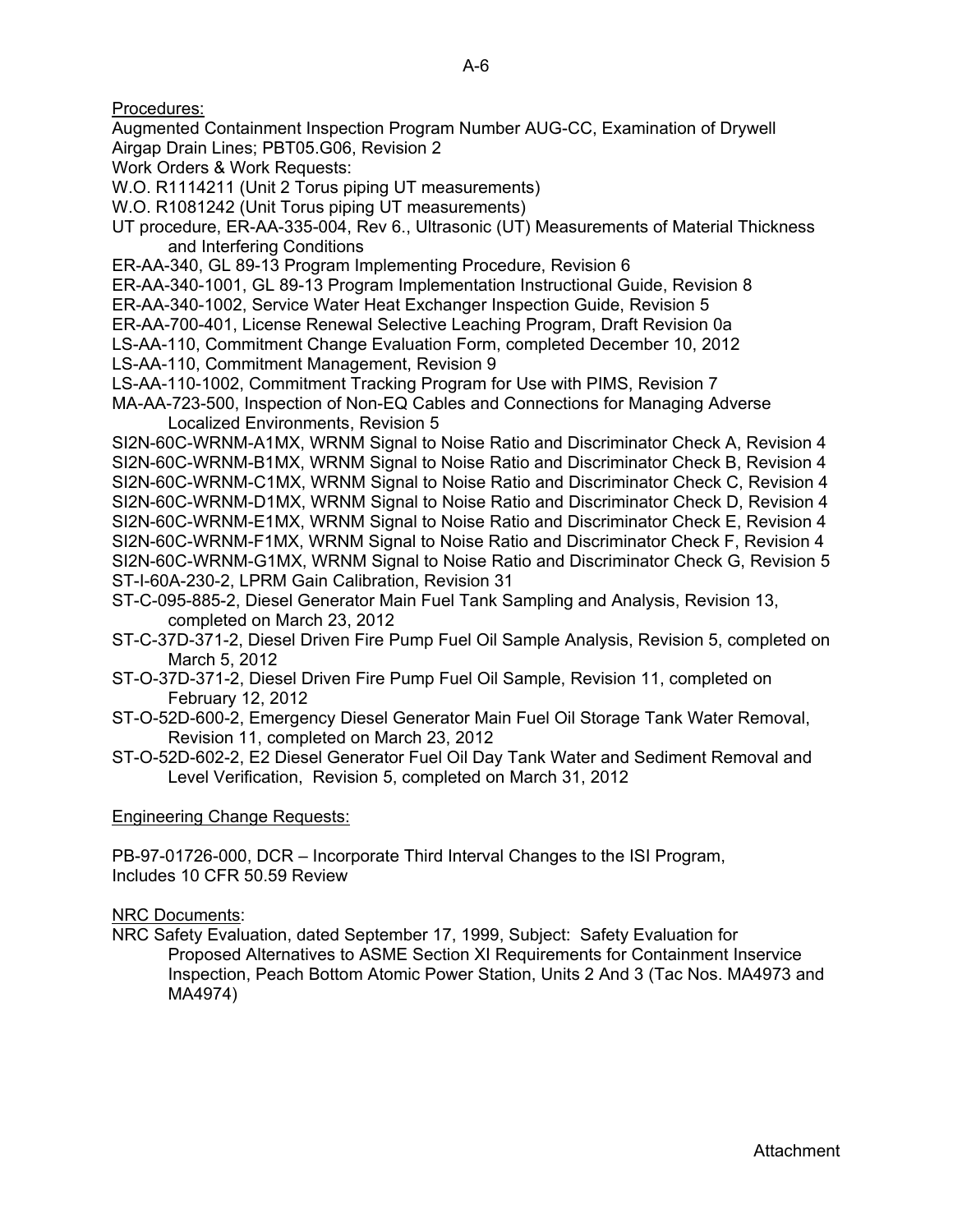Exelon Documents:

Exelon Letter To The NRC Dated May 6, 2002, Subject: Peach Bottom Atomic Power Station, Units 2 and 3, Facility Operating License Nos. DPR-44 and DPR-56, NRC Docket Nos. 50-277 and 50-278.

Email, D. Summerville, Structural Integrity Associates, Inc to J. Searer, Peach Bottom, dated 1/29/2013 regarding the compatibility of Flaw Evaluations done to BWRVIP-76 , Revision 1 to the requirements of BWRVIP-76.

Binder 2.3 Torus piping Inspection Activities

2.1b, Fuel Oil Quality Testing Activities Aging Management Program Result Binder, Revision 0

Reports

IR# 1404300-01,Technical Evaluation for P2R19 Core Shroud Weld Examinations

IR 01468975 on the LR Shroud Inspection Program - EPRI BWRVIP-76-A: vs. BPRI BWRVIP- 76, Rev 1

**Standards and Specifications:** 

EPRI BWRVIP-76: BWR Vessel and Internals Project, BWR Core Shroud Inspection and Flaw Evaluation Guidelines

EPRI BWRVIP-76-A: BWR Vessel and Internals Project, BWR Core Shroud Inspection and Flaw Evaluation Guidelines

EPRI BWRVIP-76, Rev 1: BWR Vessel and Internals Project, BWR Core Shroud Inspection and Flaw Evaluation Guidelines

Miscellaneous:

Fire System Selective Leaching Plan, January 29, 2013

Listing of gray cast iron components in Units 2 & 3, January 30, 2013

Engineering Services Specification 8901, Technical Specification for Distribution System Wood Pole Inspections and Remediation, Dated 1/1/2005

NE-11-32-1, Peach Bottom Cable and Connection Inspection Summary Report, Revision 0